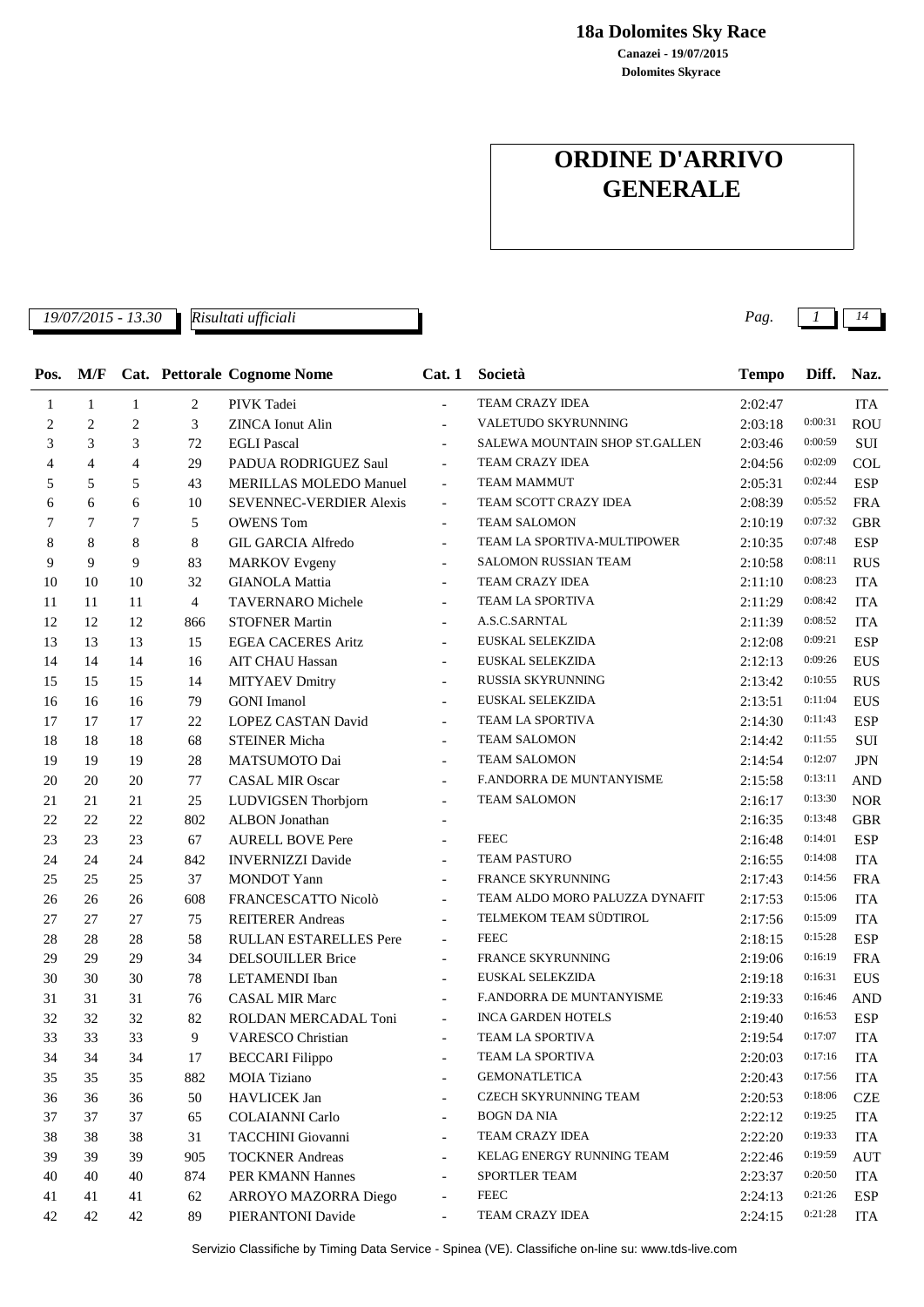| Pos.   | M/F            |    |        | Cat. Pettorale Cognome Nome | Cat.1                                                | Società                        | <b>Tempo</b> | Diff.   | Naz.       |
|--------|----------------|----|--------|-----------------------------|------------------------------------------------------|--------------------------------|--------------|---------|------------|
| 43     | 43             | 43 | 617    | <b>GAERTNER Lukas</b>       | $\overline{\phantom{a}}$                             | HURTIGFLINK-LTC                | 2:24:33      | 0:21:46 | <b>AUT</b> |
| 44     | 44             | 44 | 215    | SCHMÖLZER Stefan            | $\overline{\phantom{a}}$                             |                                | 2:24:35      | 0:21:48 | <b>AUT</b> |
| 45     | 45             | 45 | 69     | <b>GARNIER Claudio</b>      | $\overline{\phantom{a}}$                             | VALETUDO SKYRUNNING            | 2:24:47      | 0:22:00 | <b>ITA</b> |
| 46     | 46             | 46 | 35     | ZAGO Didier                 | $\overline{a}$                                       | <b>FRANCE SKYRUNNING</b>       | 2:25:13      | 0:22:26 | <b>FRA</b> |
| 47     | 47             | 47 | 23     | <b>ADELL Cristobal</b>      | $\overline{\phantom{a}}$                             | TEAM LA SPORTIVA-MULTIPOWER    | 2:25:31      | 0:22:44 | <b>ESP</b> |
| 48     | 48             | 48 | 85     | <b>CHERNOV Vitalii</b>      | $\overline{\phantom{a}}$                             | RUSSIA SKYRUNNING              | 2:25:44      | 0:22:57 | <b>RUS</b> |
| 49     | 49             | 49 | 60     | MOYA RODRIGUEZ Eric         | $\overline{\phantom{a}}$                             | <b>FEEC</b>                    | 2:25:47      | 0:23:00 | <b>ESP</b> |
| 50     | 50             | 50 | 24     | NAVARRO MARTINEZ Juan       | $\blacksquare$                                       | TEAM LA SPORTIVA               | 2:25:52      | 0:23:05 | <b>ESP</b> |
| 51     | $\mathbf{1}$   | 51 | 111    | <b>KIMMEL Megan</b>         | $\overline{\phantom{a}}$                             | <b>DYNAFIT</b>                 | 2:25:57      | 0:23:10 | <b>USA</b> |
| 52     | 51             | 52 | 20     | <b>LONGO Paolo</b>          | $\overline{\phantom{a}}$                             | TEAM LA SPORTIVA               | 2:26:18      | 0:23:31 | <b>ITA</b> |
| 53     | 52             | 53 | 38     | DARMAILLACQ Nicolas         | $\overline{\phantom{a}}$                             | FRANCE SKYRUNNING              | 2:26:33      | 0:23:46 | <b>FRA</b> |
| 54     | 53             | 54 | 46     | LAZZARA Paolo               |                                                      | TEAM ALDO MORO PALUZZA DYNAFIT | 2:26:37      | 0:23:50 | <b>ITA</b> |
| 55     | 54             | 55 | 36     | <b>NABIAS</b> Fabien        | $\overline{\phantom{a}}$                             | FRANCE SKYRUNNING              | 2:26:57      | 0:24:10 | <b>FRA</b> |
| 56     | $\overline{c}$ | 56 | 101    | ORGUE' VILA Laura           | $\overline{\phantom{a}}$                             | <b>TEAM SALOMON</b>            | 2:26:58      | 0:24:11 | <b>ESP</b> |
| 57     | 55             | 57 | $\tau$ | <b>HOSE Blake</b>           | $\overline{\phantom{a}}$                             | <b>TEAM SALOMON</b>            | 2:26:58      | 0:24:11 | <b>AUS</b> |
| 58     | 56             | 58 | 873    | <b>GRAY Karl</b>            | $\overline{a}$                                       | <b>FELL RUNNERS</b>            | 2:27:08      | 0:24:21 | <b>ENG</b> |
| 59     | 57             | 59 | 81     | <b>GIULIANI</b> Mattia      | $\overline{\phantom{a}}$                             | <b>BOGN DA NIA</b>             | 2:27:17      | 0:24:30 | <b>ITA</b> |
| 60     | 58             | 60 | 80     | URIBE-ETXEBARRIA Inaki      | $\overline{\phantom{a}}$                             | EUSKAL SELEKZIDA               | 2:27:46      | 0:24:59 | <b>EUS</b> |
| 61     | 59             | 61 | 384    | <b>PALKO</b> Ales           | $\blacksquare$                                       | <b>CZECH SKYRUNNING TEAM</b>   | 2:28:16      | 0:25:29 | <b>CZE</b> |
| 62     | 3              | 62 | 108    | <b>DESCO</b> Elisa          |                                                      | SCOTT SPORTS/COMPRESSPORT      | 2:28:36      | 0:25:49 | <b>ITA</b> |
| 63     | 60             | 63 | 327    | <b>MACECEK Tomas</b>        | $\overline{\phantom{a}}$                             |                                | 2:28:55      | 0:26:08 | <b>CZE</b> |
| 64     | $\overline{4}$ | 64 | 102    | <b>FORSBERG</b> Emelie      | $\overline{\phantom{a}}$                             | <b>TEAM SALOMON</b>            | 2:29:11      | 0:26:24 | <b>SWE</b> |
| 65     | 5              | 65 | 139    | DVERGSDAL Eli Anne          | $\overline{\phantom{a}}$                             | <b>IL GULAR</b>                | 2:29:28      | 0:26:41 | <b>NOR</b> |
| 66     | 61             | 66 | 774    | FABIANO Roccabruna          | $\blacksquare$                                       | LA MARZOLA TEAM                | 2:29:30      | 0:26:43 | <b>ITA</b> |
| 67     | 62             | 67 | 392    | HERRERO CASAS Albert        | $\overline{\phantom{a}}$                             |                                | 2:29:59      | 0:27:12 | <b>ESP</b> |
| 68     | 6              | 68 | 144    | <b>KASPERSEN Yngvild</b>    |                                                      |                                | 2:30:09      | 0:27:22 | <b>NOR</b> |
| 69     | 63             | 69 | 292    | <b>STEWART James</b>        |                                                      |                                | 2:31:08      | 0:28:21 | <b>AUS</b> |
| 70     | 64             | 70 | 637    | <b>SIGHEL Luca</b>          |                                                      | ATLETICA VAL DI CEMBRA         | 2:31:41      | 0:28:54 | <b>ITA</b> |
| 71     | 65             | 71 | 897    | <b>MAZZONI</b> Andrea       |                                                      | <b>G.P. TALAMONA</b>           | 2:32:04      | 0:29:17 | <b>ITA</b> |
| 72     | 66             | 72 | 73     | <b>NOVAK Simon</b>          | $\overline{\phantom{a}}$<br>$\overline{\phantom{a}}$ | <b>SPORTLIN</b>                | 2:32:22      | 0:29:35 | <b>SLO</b> |
| 73     | 67             | 73 | 769    | <b>SCALVINONI Fabrizio</b>  |                                                      | <b>CORRINTIME</b>              | 2:32:24      | 0:29:37 | <b>ITA</b> |
| 74     | 7              | 74 | 103    | <b>MAIORA</b> Maite         | $\overline{\phantom{a}}$<br>$\overline{\phantom{a}}$ | TEAM LA SPORTIVA               | 2:32:49      | 0:30:02 | <b>ESP</b> |
| 75     | 68             | 75 | 427    | SPERL Benjamin              | $\overline{\phantom{a}}$                             | <b>ASICS FRONTRUNNER</b>       | 2:33:03      | 0:30:16 | <b>GER</b> |
| 76     | 69             | 76 | 231    | <b>HAAHEIM Lars Olaf</b>    |                                                      |                                | 2:33:05      | 0:30:18 | <b>NOR</b> |
| 77     | 70             | 77 | 777    | <b>NORIS Alessandro</b>     | $\overline{\phantom{a}}$<br>$\overline{\phantom{a}}$ | <b>SCAIS 3038</b>              | 2:33:53      | 0:31:06 | <b>ITA</b> |
|        |                |    |        |                             |                                                      | NORGES SKIFORBUND              |              | 0:31:22 |            |
| 78     | 71             | 78 | 307    | <b>MIKKELSEN</b> Espen      |                                                      |                                | 2:34:09      | 0:32:10 | <b>NOR</b> |
| 79     | 72             | 79 | 289    | <b>MOSER</b> Christoph      | $\overline{\phantom{a}}$                             | SPORTLER TEAM                  | 2:34:57      | 0:32:46 | $\rm SUI$  |
| $80\,$ | 73             | 80 | 881    | NICOLAZZO Domenico          | $\overline{\phantom{a}}$                             | MADDALENE SKI TEAM             | 2:35:33      | 0:33:18 | <b>ITA</b> |
| $81\,$ | 74             | 81 | 916    | FEDRIZZI Gabriele           | $\overline{\phantom{a}}$                             | <b>MONTURA</b>                 | 2:36:05      | 0:33:30 | <b>ITA</b> |
| 82     | 8              | 82 | 84     | <b>BOIFAVA Federica</b>     | $\blacksquare$                                       | VALETUDO SKYRUNNING            | 2:36:17      | 0:33:30 | <b>ITA</b> |
| 83     | 75             | 83 | 190    | CAPPELLETTI Daniele         | $\overline{\phantom{a}}$                             |                                | 2:36:17      | 0:34:02 | <b>ITA</b> |
| 84     | 9              | 84 | 110    | MITYAEVA Ekaterina          | $\overline{\phantom{a}}$                             | RUSSIA SKYRUNNING              | 2:36:49      |         | <b>RUS</b> |
| 85     | 76             | 85 | 160    | <b>BERNÁT</b> Matěj         | $\overline{a}$                                       | <b>SALOMON CZECH</b>           | 2:36:56      | 0:34:09 | <b>CZE</b> |
| 86     | 77             | 86 | 171    | <b>RASOM</b> Mauro          | $\overline{\phantom{a}}$                             |                                | 2:37:05      | 0:34:18 | <b>ITA</b> |
| 87     | 78             | 87 | 914    | <b>RUATTI Paolo</b>         | $\overline{a}$                                       | ATL. VALLI DI NON E SOLE       | 2:37:13      | 0:34:26 | <b>ITA</b> |
| 88     | 10             | 88 | 119    | <b>ENMAN Kasie</b>          | $\blacksquare$                                       | SALOMON TRAIL TEAM UK          | 2:37:14      | 0:34:27 | <b>USA</b> |
| 89     | 79             | 89 | 300    | <b>OLIVIERO</b> Davide      | $\overline{\phantom{a}}$                             |                                | 2:37:32      | 0:34:45 | <b>ITA</b> |
| 90     | 80             | 90 | $70\,$ | <b>LAZZARA</b> Mirco        | $\overline{\phantom{a}}$                             | TEAM ALDO MORO PALUZZA DYNAFIT | 2:37:47      | 0:35:00 | <b>ITA</b> |
| 91     | 81             | 91 | 810    | <b>BERTAGNOLLI Mauro</b>    | $\overline{\phantom{a}}$                             |                                | 2:37:52      | 0:35:05 | <b>ITA</b> |
| 92     | 11             | 92 | 107    | ALLSTON Johanna Clair       | $\overline{\phantom{a}}$                             | <b>SUUNTO</b>                  | 2:38:04      | 0:35:17 | <b>AUS</b> |
| 93     | 82             | 93 | 632    | DE MONTE Daniele            | $\overline{a}$                                       | <b>GEMONATLETICA</b>           | 2:38:08      | 0:35:21 | <b>ITA</b> |
| 94     | 83             | 94 | 164    | CAGLIEROTTI Fabrizio        | $\blacksquare$                                       |                                | 2:38:24      | 0:35:37 | <b>ITA</b> |
| 95     | 12             | 95 | 401    | <b>ADERS Hilde</b>          |                                                      | TROMSØ LØPEKLUBB               | 2:38:44      | 0:35:57 | <b>NOR</b> |
| 96     | 84             | 96 | 326    | <b>BYSTRICKY Tomas</b>      | $\overline{\phantom{0}}$                             |                                | 2:39:10      | 0:36:23 | <b>CZE</b> |
| 97     | 85             | 97 | 444    | <b>RANDALL Craig</b>        |                                                      |                                | 2:39:16      | 0:36:29 | <b>USA</b> |
| 98     | 86             | 98 | 42     | <b>MIORI</b> Luca           | $\blacksquare$                                       | VALETUDO SKY RUNNING           | 2:39:22      | 0:36:35 | <b>ITA</b> |

Servizio Classifiche by Timing Data Service - Spinea (VE). Classifiche on-line su: www.tds-live.com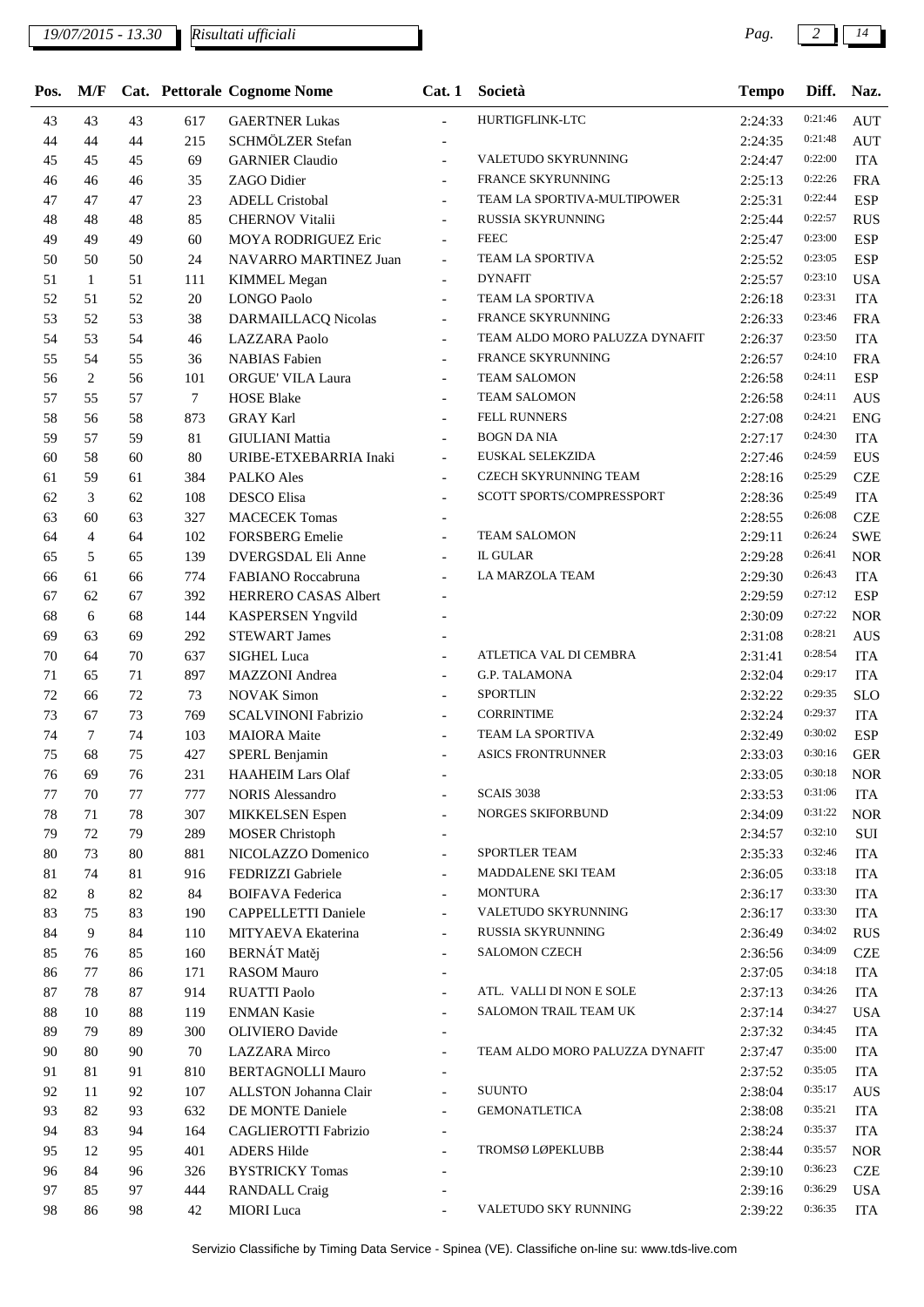| Pos. | M/F |     |     | Cat. Pettorale Cognome Nome | Cat.1                    | Società                        | <b>Tempo</b> | Diff.              | Naz.       |
|------|-----|-----|-----|-----------------------------|--------------------------|--------------------------------|--------------|--------------------|------------|
| 99   | 87  | 99  | 13  | <b>SABOKAR Stanislav</b>    | $\overline{\phantom{a}}$ | RUSSIA SKYRUNNING              | 2:39:44      | 0:36:57            | <b>RUS</b> |
| 100  | 88  | 100 | 893 | RUBIČ Daniel                | $\overline{\phantom{a}}$ | NEW BALANCE TEAM - ASPIRE      | 2:39:48      | 0:37:01            | <b>CZE</b> |
| 101  | 89  | 101 | 154 | <b>CHIOCCHETTI Erwin</b>    | $\overline{\phantom{a}}$ | SKI TEAM FASSA/BELA LADINIA    | 2:40:11      | 0:37:24            | <b>ITA</b> |
| 102  | 90  | 102 | 767 | PILONI Paolo                | $\overline{a}$           | OSA VALMADRERA                 | 2:41:03      | 0:38:16            | <b>ITA</b> |
| 103  | 91  | 103 | 161 | <b>VALENTINI Francesco</b>  | $\overline{\phantom{a}}$ | <b>BOGN DA NIA</b>             | 2:41:19      | 0:38:32            | <b>ITA</b> |
| 104  | 92  | 104 | 838 | <b>COLOMBO</b> Marco        | $\overline{\phantom{a}}$ | <b>GSA COMETA</b>              | 2:41:30      | 0:38:43            | <b>ITA</b> |
| 105  | 13  | 105 | 118 | <b>KORTAZAR Oihana</b>      | $\overline{\phantom{a}}$ | <b>TEAM SALOMON</b>            | 2:41:32      | 0:38:45            | <b>ESP</b> |
| 106  | 93  | 106 | 498 | SPAGNOL Mattia              | $\overline{\phantom{a}}$ |                                | 2:41:32      | 0:38:45            | <b>ITA</b> |
| 107  | 94  | 107 | 21  | <b>COLA</b> Gianluca        | $\blacksquare$           | TEAM LA SPORTIVA               | 2:41:54      | 0:39:07            | <b>ITA</b> |
| 108  | 95  | 108 | 760 | <b>VILLA</b> Lorenzo        | $\blacksquare$           | ATLETICA MDS PANARIA           | 2:41:54      | 0:39:07            | <b>ITA</b> |
| 109  | 96  | 109 | 49  | DE BONA Andrea              | $\overline{a}$           | TEAM ALDO MORO PALUZZA DYNAFIT | 2:42:09      | 0:39:22            | <b>ITA</b> |
| 110  | 14  | 110 | 106 | RAI Mira                    |                          | TRAIL RUNNING NEPAL            | 2:42:19      | 0:39:32            | <b>NEP</b> |
| 111  | 97  | 111 | 756 | <b>MAGLI Mauro</b>          |                          | <b>GAV VERTOVA</b>             | 2:42:19      | 0:39:32            | <b>ITA</b> |
| 112  | 98  | 112 | 772 | <b>BERTÒ</b> Samuele        |                          | <b>BRENTA TEAM</b>             | 2:42:25      | 0:39:38            | <b>ITA</b> |
| 113  | 99  | 113 | 846 | <b>BONANOMI</b> Paolo       | $\overline{\phantom{a}}$ | ASD FALCHI LECCO               | 2:42:35      | 0:39:48            | <b>ITA</b> |
| 114  | 100 | 114 | 745 | <b>NEGRONI Manuel</b>       | $\blacksquare$           | SCAIS3038                      | 2:42:41      | 0:39:54            | <b>ITA</b> |
| 115  | 101 | 115 | 609 | <b>GRILLI</b> Andrea        | $\blacksquare$           | A.S.D. FALCHI LECCO            | 2:42:43      | 0:39:56            | <b>ITA</b> |
| 116  | 102 | 116 | 613 | <b>MARTINI</b> Giuseppe     | $\overline{\phantom{a}}$ | ATLETICA VALLI DI NON E SOLE   | 2:42:46      | 0:39:59            | <b>ITA</b> |
| 117  | 103 | 117 | 74  | <b>LARGER Paolo</b>         | $\overline{a}$           | POLISPORTIVA MOLINA            | 2:42:55      | 0:40:08            | <b>ITA</b> |
| 118  | 15  | 118 | 104 | <b>JIMENEZ</b> Stephanie    |                          | <b>TEAM SALOMON</b>            | 2:43:23      | 0:40:36            | <b>ITA</b> |
| 119  | 104 | 119 | 19  | <b>GIOVANELLI Nicola</b>    | $\overline{\phantom{a}}$ | TEAM LA SPORTIVA               | 2:43:26      | 0:40:39            | <b>ITA</b> |
| 120  | 105 | 120 | 191 | <b>THORNTON Colin</b>       |                          |                                | 2:43:52      | 0:41:05            | SCT        |
| 121  | 106 | 121 | 253 | <b>VIVES BOSCH Sintu</b>    |                          |                                | 2:43:53      | 0:41:06            | <b>AND</b> |
| 122  | 107 | 122 | 306 | MIRO ALBERO David           |                          |                                | 2:44:04      | 0:41:17            | <b>ESP</b> |
| 123  | 108 | 123 | 323 | <b>MELZANI</b> Daniele      |                          |                                | 2:44:16      | 0:41:29            | <b>ITA</b> |
| 124  | 16  | 124 | 127 | <b>MOREDA</b> Eva           |                          | <b>INCA GARDEN HOTELS</b>      | 2:44:39      | 0:41:52            | <b>ESP</b> |
| 125  | 109 | 125 | 903 | <b>BRADA</b> Ondrej         |                          | RAW4U.CZ                       | 2:44:45      | 0:41:58            | <b>CZE</b> |
| 126  | 110 | 126 | 475 | <b>BORIL Vojtech</b>        |                          |                                | 2:44:51      | 0:42:04            | <b>CZE</b> |
| 127  | 111 | 127 | 359 | <b>RAMIS PONS Damian</b>    |                          |                                | 2:44:55      | 0:42:08            | <b>ESP</b> |
| 128  | 17  | 128 | 112 | <b>IBARBIA</b> Aitziber     | $\overline{\phantom{a}}$ | EUSKAL SELEKZIDA               | 2:45:00      | 0:42:13            | <b>EUS</b> |
| 129  | 112 | 129 | 240 | <b>LECINA</b> Jordi         |                          |                                | 2:45:05      | 0:42:18            | <b>ESP</b> |
| 130  | 113 | 130 | 275 | PICERNI Antonio             |                          |                                | 2:45:07      | 0:42:20            | <b>ITA</b> |
| 131  | 18  | 131 | 123 | KOZIELSKA Magdalena Anna    | $\overline{\phantom{m}}$ | POLISH CROSS COUNTRY PZN       | 2:45:11      | 0:42:24            | POL        |
| 132  | 114 | 132 | 315 | KOKOŠEK Oldřich             | $\overline{\phantom{a}}$ |                                | 2:45:14      | 0:42:27            | <b>CZE</b> |
| 133  | 115 | 133 | 290 | <b>HAMELINCK Wouter</b>     |                          |                                | 2:45:19      | 0:42:32            | <b>BEL</b> |
| 134  | 116 | 134 | 505 | FOTOGLOU Georgios           |                          |                                | 2:45:23      | 0:42:36            | <b>GRE</b> |
| 135  | 117 | 135 | 662 | <b>ANGELI Paolo</b>         |                          |                                | 2:45:30      | 0:42:43            | <b>ITA</b> |
| 136  | 118 | 136 | 749 | <b>BENVENUTI Fabio</b>      |                          | VALETUDO SKYRUNNING ITALIA     | 2:45:36      | 0:42:49            | <b>ITA</b> |
| 137  | 119 | 137 | 440 | <b>ZANNI</b> Loris          |                          |                                | 2:46:13      | 0:43:26            | <b>ITA</b> |
| 138  | 120 | 138 | 673 | ROBERTO Gebelin             | $\overline{\phantom{a}}$ | VAL DI NON SKI TEAM            | 2:46:21      | 0:43:34            | <b>ITA</b> |
| 139  | 121 | 139 | 456 | TIEFENTHALER Andrea         | $\blacksquare$           | ATLETICA VALLE DI CEMBRA       | 2:46:25      | 0:43:38            | <b>ITA</b> |
| 140  | 122 | 140 | 913 | <b>DORIGATI Paolo</b>       |                          | ATLETICA ROTALIANA             | 2:46:26      | 0:43:39            | <b>ITA</b> |
| 141  | 123 | 141 | 318 | <b>BORTOLOTTI Francesco</b> |                          |                                | 2:46:35      | 0:43:48            | <b>ITA</b> |
| 142  | 124 | 142 | 88  | <b>ROBINSON Mike</b>        |                          | DARK PEAK FELL RUNNERS         | 2:46:37      | 0:43:50            | <b>ENG</b> |
| 143  | 125 | 143 | 40  | SOTOCA Sébastien            | $\overline{\phantom{a}}$ | FRANCE SKYRUNNING              | 2:46:49      | 0:44:02            | <b>FRA</b> |
| 144  | 126 | 144 | 367 | <b>GOSTOLI</b> Massimiliano | $\overline{\phantom{a}}$ |                                | 2:47:28      | 0:44:41            | <b>ITA</b> |
| 145  | 127 | 145 | 429 | COELLO Giorgio              | $\overline{a}$           | A.S.D. PODISTICA TORINO        | 2:47:28      | 0:44:41            | <b>ITA</b> |
| 146  | 128 | 146 | 925 | <b>GNUFFI Fabrizio</b>      | $\overline{\phantom{a}}$ |                                | 2:48:40      | 0:45:53            | <b>ITA</b> |
| 147  | 129 | 147 | 794 | CALGARO Luca                | $\overline{\phantom{a}}$ | A.S.D. TERZO TEMPO             | 2:48:52      | 0:46:05            | <b>ITA</b> |
| 148  | 130 | 148 | 156 | MICHELUZZI Mirco            | $\overline{a}$           | <b>SKITEAM FASSA</b>           | 2:49:07      | 0:46:20            | <b>ITA</b> |
| 149  | 131 | 149 | 212 | <b>ULRIKSEN Kristian</b>    |                          | <b>TROMSO LOPEKLUBB</b>        | 2:49:10      | 0:46:23            | <b>NOR</b> |
| 150  | 132 | 150 | 775 | <b>ARESI</b> Simone         |                          | <b>SCAIS 3038</b>              | 2:49:11      | 0:46:24            | <b>ITA</b> |
| 151  | 133 | 151 | 728 | PACCANI Marco               |                          |                                | 2:49:12      | 0:46:25            | <b>ITA</b> |
| 152  | 19  | 152 | 265 | VILLUMSEN Katrine           |                          |                                | 2:49:18      | 0:46:31<br>0:46:39 | <b>DEN</b> |
| 153  | 20  | 153 | 121 | THEOCHARIS Dimitra          |                          | TEAM CRAZY IDEA                | 2:49:26      | 0:46:42            | <b>ITA</b> |
| 154  | 134 | 154 | 640 | <b>CRIPPA</b> Gaetano       | $\overline{\phantom{a}}$ | G.P. RUPE MAGNA                | 2:49:29      |                    | <b>ITA</b> |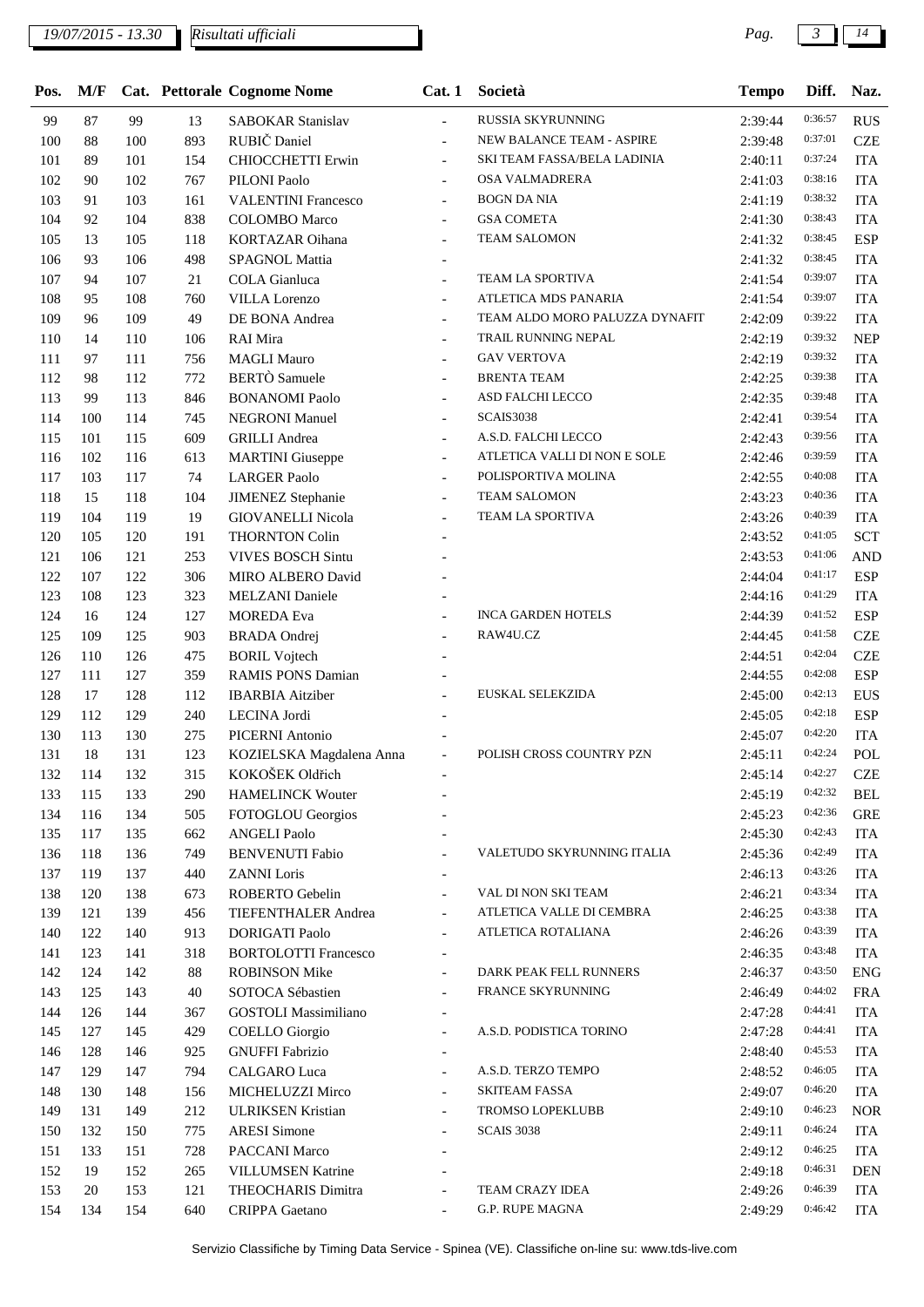*Risultati ufficiali*

 138 158 490 NORHEIM Kent Hugo - KUGO BIL 2:49:53 0:47:06 NOR 139 159 692 LUCAS RODRIGUEZ Alberto - CLOVER TEAM 2:50:33 0:47:46 ESP 140 160 666 DALLAGO Davide - 2:51:04 0:48:17 ITA 141 161 799 GABUSI Massimo - 2:51:19 0:48:32 ITA 162 142 162 629 DESIDERI Luca - TIBUR ECOTRAIL 2:51:33 0:48:46 ITA 143 163 320 PINTARELLI Michele - 2:51:49 0:49:02 ITA 144 164 504 ORTEGA NAVARRO Sergi - FANATIK TEAM RIPOLL 2:52:07 0:49:20 ESP 145 165 857 SALDARINI Matteo - CANTU' ATLETICA 2:52:14 0:49:27 ITA 166 21 166 113 FIECHTER Jennifer - TEAM LA SPORTIVA 2:52:15 0:49:28 SUI 146 167 41 SANCASSANI Franco - ASD NSCBELLAGIOSKYTEAM 2:52:25 0:49:38 ITA 168 147 168 847 RADAELLI Eros - ASD FALCHI LECCO 2:52:26 0:49:39 ITA 169 148 169 685 BRACCI Francesco - CARVICO SKYRUNNING ASD 2:52:28 <sup>0:49:41</sup> ITA 170 149 170 671 GERBER Simon - OLMO ZERMATT 2:52:35 0:49:48 SUI 150 171 570 GUALENI Maurizio - 2:52:40 0:49:53 ITA 151 172 852 BROILO Ermanno - 2:52:52 0:50:05 ITA 173 152 173 770 NORIS Giovanni - SKI CLUB BORNO 2:53:31 0:50:44 ITA 174 153 174 492 CHIOVA Andrea - SKI TEAM VAL DI NON 2:53:36 0:50:49 ITA 175 22 175 135 MOLIST CODINA Marta - FEEC 2:53:38 0:50:51 ESP 154 176 291 BAILEY Gary - 2:54:38 0:51:51 GBR 177 155 177 688 CRISTAN Manuel - SKI TEAM VAL DI NON 2:54:43 0:51:56 ITA 156 178 849 VASSENA Luca - OSA VALMADRERA 2:54:46 0:51:59 ITA 157 179 529 COLOMBO Giuseppe - ALTITUDE RACE 2:55:28 0:52:41 ITA 158 180 554 STEPHAN Timo - VERTICALOBSESSION.DE 2:55:55 0:53:08 GER 159 181 279 GALOCHA PRUNA Enric - TAYMORY-SPIRIDON 2:56:05 0:53:18 ESP 160 182 844 ARRIGONI Tullio - TEAM PASTURO 2:56:05 0:53:18 ITA 161 183 890 DI VICO Cristiano - G.S. CASTELLO 2:56:12 0:53:25 ITA 184 23 184 133 LOBERA Paloma - FEEC 2:56:18 0:53:31 ESP 162 185 310 ZANONI Matteo - 2:56:37 0:53:50 ITA 163 186 391 HERNANDEZ SALGUEDA A - BESTTRAIL-BASE ESTEL-PETROVOLTREG 2:56:39 0:53:52 ESP 187 164 187 424 PARONUZZI Manuel - POLISPORTIVA MONTEREALE 2:56:42 0:53:55 ITA 24 188 806 KLØVSTAD Henriette - 2:56:45 0:53:58 NOR 189 165 189 426 REZNICEK Tomas - CZECH WILD RUNNERS TEAM 2:56:47 0:54:00 CZE 190 166 190 680 SERAFINI Ivan - ASD ULTRA 2:56:50 0:54:03 ITA 167 191 826 PINCIGHER Lorenzo - 2:56:53 0:54:06 ITA 192 168 192 872 MAGGI Andrea - G.S.A. COMETA 2:57:27 0:54:40 ITA 193 169 193 748 FRONTINI Marco - RONDA GHIBELLINA ASD 2:57:28 <sup>0:54:41</sup> ITA 170 194 420 CARIA Nicola - CODDA MONGIA CLUB 2:57:44 0:54:57 ITA 171 195 540 LLOP XIRAU Arnau - MONTSENY MAASAIS 2:57:46 0:54:59 ESP 172 196 854 CAVADA Daniele - 2:58:01 0:55:14 ITA 173 197 256 DEON Matteo - INSUBRIA SKY TEAM 2:58:10 0:55:23 ITA 198 174 198 168 VERRA Cristian - BOGN DA NIA 2:58:25 0:55:38 ITA 175 199 63 CHERVYAKOV Alexander - RUSSIA SKYRUNNING 2:58:29 0:55:42 RUS 200 176 200 706 MENDINI Francesco - LATIN MARATHON LOVERS 2:58:33 0:55:46 ITA 177 201 563 REPA Vojtech - 2:58:36 0:55:49 CZE 178 202 536 CONFALONIERI Maurizio - ASD ALTITUDE RACE 2:58:45 0:55:58 ITA 179 203 371 BOGLIONI Andrea - 2:59:04 0:56:17 ITA 204 25 204 918 ROBINSON Hazel - AMBLESIDE RUNNING CLUB 2:59:10 0:56:23 ENG 180 205 288 ALESSANDRINI Luigi - 2:59:10 0:56:23 ITA 181 206 840 INVERNIZZI Damiano - TEAM PASTURO 2:59:38 0:56:51 ITA 182 207 217 CERNUSCHI Claudio - 2:59:52 0:57:05 ITA 183 208 762 FONTANA Ivano - TRIATHLON TRENTINO 2:59:53 0:57:06 ITA 209 184 209 446 SORMANI Innocente - BELLAGIO SKY TEAM 2:59:54 0:57:07 ITA 185 210 206 BOMPIERI Loris - OSA VALMADRERA 2:59:57 0:57:10 ITA

**Pos. M/F Pettorale Cognome Nome Cat. 1 Società Tempo Naz. Cat. Diff.**

 135 155 510 CUADRADO NUÑEZ Gonzalo - 2:49:33 0:46:46 ESP 136 156 603 CASTRO Pablo - EVASIONMALLORCATRAIL 2:49:42 0:46:55 ESP 137 157 267 CAPLLONCH RIGO Juan - 2:49:49 0:47:02 ESP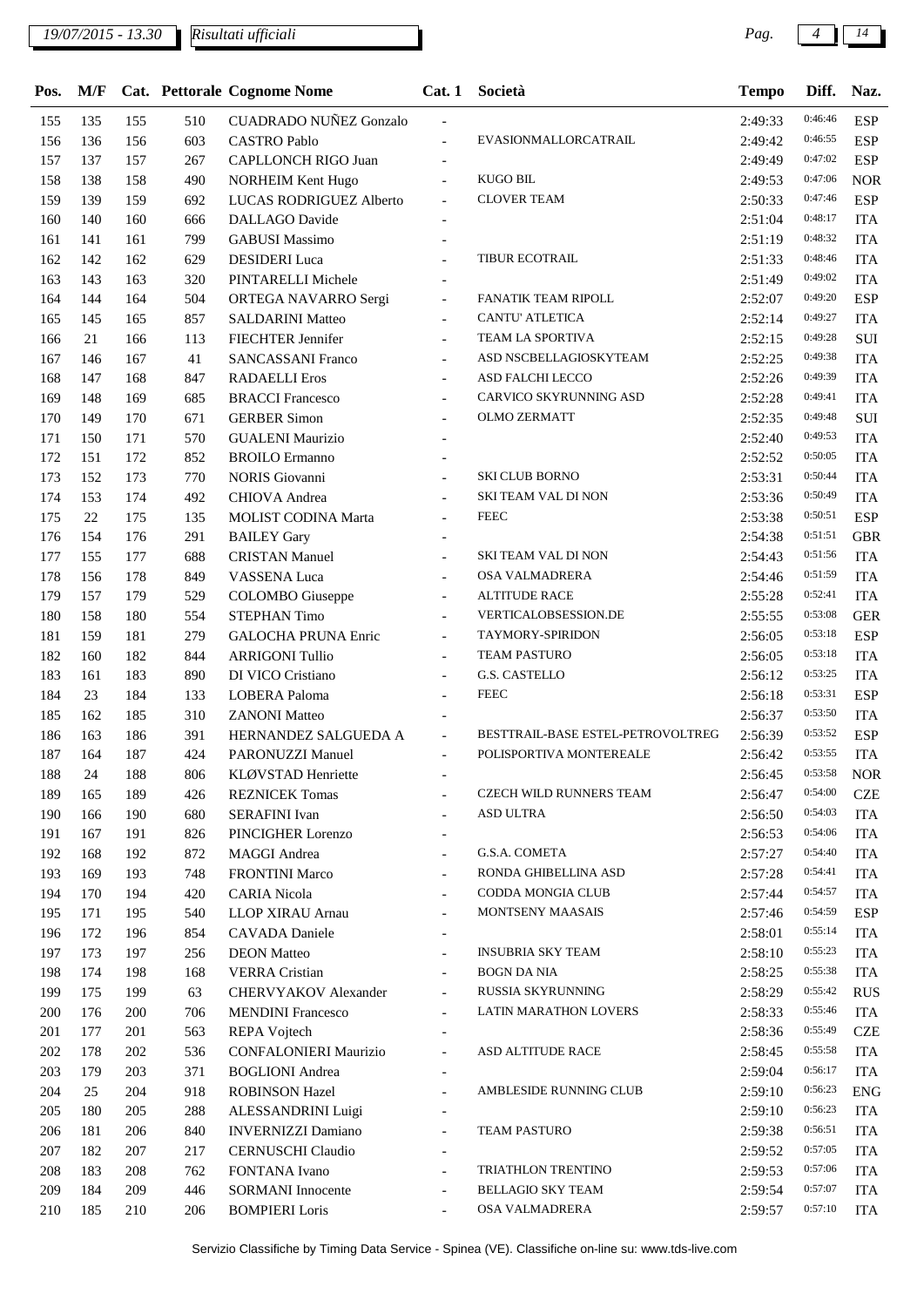| Pos. | M/F |     |     | <b>Cat.</b> Pettorale Cognome Nome | Cat.1                    | Società                               | <b>Tempo</b> | Diff.   | Naz.       |
|------|-----|-----|-----|------------------------------------|--------------------------|---------------------------------------|--------------|---------|------------|
| 211  | 186 | 211 | 399 | <b>GASPARI</b> Patric              |                          |                                       | 2:59:58      | 0:57:11 | <b>ITA</b> |
| 212  | 187 | 212 | 574 | WROS John                          |                          | <b>SEVEN HILLS</b>                    | 3:00:03      | 0:57:16 | <b>USA</b> |
| 213  | 188 | 213 | 309 | CAZZOLA Andrea                     |                          |                                       | 3:00:19      | 0:57:32 | <b>ITA</b> |
| 214  | 189 | 214 | 225 | STAGNOLI Massimo                   |                          |                                       | 3:00:43      | 0:57:56 | <b>ITA</b> |
| 215  | 190 | 215 | 798 | DA PONT Diego                      |                          |                                       | 3:00:49      | 0:58:02 | <b>ITA</b> |
| 216  | 26  | 216 | 105 | <b>GIANOLA</b> Chiara              |                          | TEAM LA SPORTIVA                      | 3:00:49      | 0:58:02 | <b>ITA</b> |
| 217  | 191 | 217 | 410 | <b>MAZZONI</b> Cristiano           | $\overline{\phantom{a}}$ | AMATORI ATLETICA CASORATE SEMPION     | 3:00:58      | 0:58:11 | <b>ITA</b> |
| 218  | 192 | 218 | 153 | <b>LAUTON</b> Cornelio             | $\blacksquare$           | <b>BOGN DA NIA</b>                    | 3:00:58      | 0:58:11 | <b>ITA</b> |
| 219  | 193 | 219 | 782 | <b>BENEDETTI Maurizio</b>          | $\overline{\phantom{a}}$ | ASD TEAM LOPPIOO                      | 3:01:04      | 0:58:17 | <b>ITA</b> |
| 220  | 194 | 220 | 220 | PIETRELLA Marco                    |                          |                                       | 3:01:16      | 0:58:29 | <b>ITA</b> |
| 221  | 195 | 221 | 278 | LISIGNOLI Franco                   | $\overline{\phantom{a}}$ |                                       | 3:01:18      | 0:58:31 | <b>ITA</b> |
| 222  | 196 | 222 | 625 | <b>AGNELLI Umberto</b>             |                          | <b>KINOMANA</b>                       | 3:01:22      | 0:58:35 | <b>ITA</b> |
| 223  | 197 | 223 | 390 | <b>MARTÍNEZ RIERA Francesc</b>     |                          | <b>CALIFORNIA SPORTS</b>              | 3:01:25      | 0:58:38 | <b>ESP</b> |
| 224  | 198 | 224 | 285 | PARONUZZI Raphael                  |                          |                                       | 3:01:30      | 0:58:43 | $\rm SUI$  |
| 225  | 199 | 225 | 99  | <b>RIZ</b> Erwin                   |                          | <b>BELA LADINIA</b>                   | 3:01:41      | 0:58:54 | <b>ITA</b> |
| 226  | 27  | 226 | 116 | <b>COMPAGNONI</b> Giulia           |                          | <b>TEAM SALOMON</b>                   | 3:01:43      | 0:58:56 | <b>ITA</b> |
| 227  | 200 | 227 | 333 | <b>BARUFFALDI Francesco</b>        | $\blacksquare$           |                                       | 3:01:47      | 0:59:00 | <b>ITA</b> |
| 228  | 201 | 228 | 699 | <b>ANDREOLLI Mathias</b>           | $\overline{\phantom{a}}$ | <b>ATLETICA GIUSTINO</b>              | 3:01:53      | 0:59:06 | <b>ITA</b> |
| 229  | 202 | 229 | 843 | <b>ALIPRANDI Dario</b>             |                          | <b>TEAM PASTURO</b>                   | 3:01:56      | 0:59:09 | <b>ITA</b> |
| 230  | 203 | 230 | 421 | <b>FRIGERIO Paolo</b>              |                          | ATL. PARATICO                         | 3:02:02      | 0:59:15 | <b>ITA</b> |
| 231  | 204 | 231 | 583 | PEIRANO Gianluca                   |                          | LA COMPAGNIA DELL'ANELLO              | 3:02:08      | 0:59:21 | <b>ITA</b> |
| 232  | 205 | 232 | 368 | <b>GORI Filippo</b>                |                          |                                       | 3:02:18      | 0:59:31 | <b>ITA</b> |
| 233  | 206 | 233 | 732 | TOMÈ Andrea                        |                          |                                       | 3:02:22      | 0:59:35 | <b>ITA</b> |
| 234  | 207 | 234 | 739 | POMAROLLI Thomas                   |                          |                                       | 3:02:24      | 0:59:37 | <b>ITA</b> |
| 235  | 208 | 235 | 829 | <b>TRENTINI</b> Luciano            |                          |                                       | 3:02:35      | 0:59:48 | <b>ITA</b> |
| 236  | 209 | 236 | 338 | <b>BRUGNARA Luca</b>               | $\overline{a}$           | GS VALSUGANA TRENTINO                 | 3:02:36      | 0:59:49 | <b>ITA</b> |
| 237  | 210 | 237 | 324 | <b>MELZANI</b> Davide              |                          |                                       | 3:02:37      | 0:59:50 | <b>ITA</b> |
| 238  | 211 | 238 | 180 | DESILVESTRO Ivan                   |                          | <b>G.S.HARTMANN</b>                   | 3:02:58      | 1:00:11 | <b>ITA</b> |
| 239  | 28  | 239 | 408 | <b>HILDENES Elisabeth</b>          |                          | $\mathop{\hbox{\rm EID}}\nolimits$ IL | 3:03:09      | 1:00:22 | <b>NOR</b> |
| 240  | 212 | 240 | 252 | <b>CLEVA</b> Luca                  |                          |                                       | 3:03:11      | 1:00:24 | <b>ITA</b> |
| 241  | 213 | 241 | 272 | PISTULKA Ondrej                    |                          |                                       | 3:03:18      | 1:00:31 | <b>CZE</b> |
| 242  | 214 | 242 | 807 | <b>BORTOLETTI Anthony</b>          |                          |                                       | 3:03:32      | 1:00:45 | <b>ITA</b> |
| 243  | 215 | 243 | 222 | <b>BIANCHINI Francesco</b>         |                          |                                       | 3:03:38      | 1:00:51 | <b>ITA</b> |
| 244  | 216 | 244 | 555 | <b>TIOZZO Marco</b>                |                          | <b>ATLETICA PALZOLA</b>               | 3:03:42      | 1:00:55 | <b>ITA</b> |
| 245  | 217 | 245 | 319 | <b>BAMPI Marco</b>                 |                          |                                       | 3:03:43      | 1:00:56 | <b>ITA</b> |
| 246  | 218 | 246 | 470 | <b>POULI Fabrizio</b>              |                          |                                       | 3:03:43      | 1:00:56 | <b>ITA</b> |
| 247  | 29  | 247 | 832 | POMARE Deborah                     |                          | <b>US PRIMIERO</b>                    | 3:03:47      | 1:01:00 | <b>ITA</b> |
| 248  | 219 | 248 | 556 | THORNLEY David                     |                          |                                       | 3:04:00      | 1:01:13 | <b>ENG</b> |
| 249  | 220 | 249 | 158 | <b>CHIOCCHETTI Francesco</b>       | $\overline{a}$           | <b>BELA LADINIA</b>                   | 3:04:03      | 1:01:16 | <b>ITA</b> |
| 250  | 221 | 250 | 697 | <b>CARRARA</b> Loris               |                          |                                       | 3:04:11      | 1:01:24 | <b>ITA</b> |
| 251  | 222 | 251 | 670 | <b>SCHAFFENRATH Lukas</b>          | $\blacksquare$           |                                       | 3:04:15      | 1:01:28 | <b>AUT</b> |
| 252  | 223 | 252 | 435 | PETRONE Michele                    | $\overline{a}$           | TEAMANIMATRAIL                        | 3:04:21      | 1:01:34 | <b>ITA</b> |
| 253  | 224 | 253 | 657 | DAPOZ Andrea                       |                          | <b>SKI TEAM VAL DI NON</b>            | 3:04:26      | 1:01:39 | <b>ITA</b> |
| 254  | 225 | 254 | 433 | FLORES FERNÁNDEZ Juan L            | $\overline{\phantom{a}}$ |                                       | 3:04:34      | 1:01:47 | <b>ESP</b> |
| 255  | 226 | 255 | 587 | FRINGUELLI Claudio                 | $\overline{\phantom{a}}$ | IL PONTE SCANDICCI ASD PODISTICA      | 3:04:54      | 1:02:07 | <b>ITA</b> |
| 256  | 227 | 256 | 821 | <b>RAMPONI</b> Tiziano             | $\overline{\phantom{a}}$ | PT SKYRUNNING                         | 3:05:00      | 1:02:13 | <b>ITA</b> |
| 257  | 228 | 257 | 283 | <b>SHIMWELL Lee</b>                | $\blacksquare$           |                                       | 3:05:11      | 1:02:24 | <b>GBR</b> |
| 258  | 229 | 258 | 600 | YORDANOV Hristo                    | $\overline{\phantom{a}}$ | <b>EQUUMONS</b>                       | 3:05:13      | 1:02:26 | <b>BUL</b> |
| 259  | 230 | 259 | 743 | <b>SAVARIS Daniele</b>             | $\overline{\phantom{a}}$ | TONIC RUNNERS                         | 3:05:22      | 1:02:35 | <b>ITA</b> |
| 260  | 30  | 260 | 115 | MUSTAT Lara                        | $\overline{a}$           | TEAM LA SPORTIVA                      | 3:05:25      | 1:02:38 | <b>ITA</b> |
| 261  | 231 | 261 | 776 | <b>BARTOLI</b> Michele             |                          | <b>SS TREMALZO</b>                    | 3:05:41      | 1:02:54 | <b>ITA</b> |
| 262  | 31  | 262 | 109 | NESCHERET Natalia                  | $\blacksquare$           | RUSSIA SKYRUNNING                     | 3:05:43      | 1:02:56 | <b>RUS</b> |
| 263  | 32  | 263 | 218 | <b>WOODWISS Lauren</b>             |                          |                                       | 3:05:47      | 1:03:00 | <b>GBR</b> |
| 264  | 232 | 264 | 622 | <b>STURAM Amedeo</b>               | $\overline{a}$           | G.S.A.PULFERO                         | 3:05:57      | 1:03:10 | <b>ITA</b> |
| 265  | 233 | 265 | 317 | PELIZZARI Ivan                     |                          |                                       | 3:06:16      | 1:03:29 | <b>ITA</b> |
| 266  | 234 | 266 | 167 | <b>ZULIAN</b> Thomas               |                          | ATLETICA FASSA 08                     | 3:06:17      | 1:03:30 | <b>ITA</b> |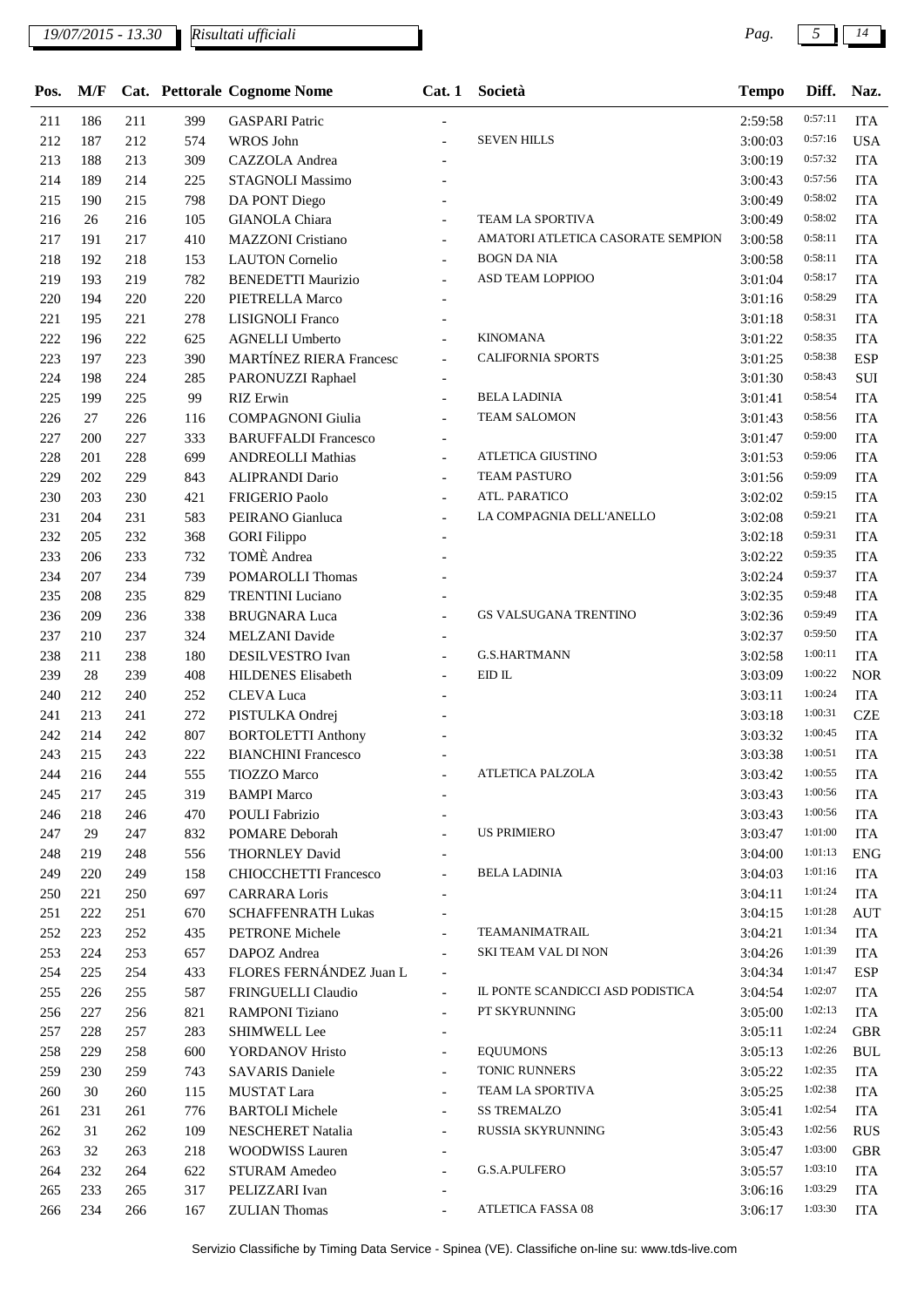| Pos. | M/F |     |     | Cat. Pettorale Cognome Nome  | Cat.1                    | Società                         | <b>Tempo</b> | Diff.   | Naz.       |
|------|-----|-----|-----|------------------------------|--------------------------|---------------------------------|--------------|---------|------------|
| 267  | 235 | 267 | 712 | PANIGA Luigi                 | $\overline{\phantom{a}}$ | TEAM VALTELLINA ASD             | 3:06:19      | 1:03:32 | <b>ITA</b> |
| 268  | 236 | 268 | 379 | <b>CASSAN</b> Stefano        |                          | ATLETICA SAN MARTINO            | 3:06:21      | 1:03:34 | <b>ITA</b> |
| 269  | 237 | 269 | 590 | <b>TOSI</b> Mattia           |                          |                                 | 3:06:22      | 1:03:35 | <b>ITA</b> |
| 270  | 238 | 270 | 638 | FINOTELLO Gianluca           | $\overline{\phantom{a}}$ | <b>BIELLA RUNNING</b>           | 3:06:42      | 1:03:55 | <b>ITA</b> |
| 271  | 33  | 271 | 122 | HASEGAWA Kanako              | $\overline{\phantom{a}}$ | <b>DYNAFIT</b>                  | 3:06:43      | 1:03:56 | <b>JPN</b> |
| 272  | 239 | 272 | 398 | <b>SABATINI Francesco</b>    |                          | ASD ATLETICA VINCI              | 3:06:45      | 1:03:58 | <b>ITA</b> |
| 273  | 240 | 273 | 86  | <b>DEMARSON Mathieu</b>      | $\overline{a}$           | <b>TEAM SALOMON</b>             | 3:06:45      | 1:03:58 | <b>FRA</b> |
| 274  | 241 | 274 | 754 | FERUZZI Alberto              |                          |                                 | 3:06:55      | 1:04:08 | <b>ITA</b> |
| 275  | 34  | 275 | 142 | KOROLYATINA Nadezda          | $\overline{a}$           | RUSSIA SKYRUNNING               | 3:07:14      | 1:04:27 | <b>RUS</b> |
| 276  | 242 | 276 | 266 | PEDRON Michele               | $\overline{\phantom{a}}$ | ATLETICA ROTALIANA              | 3:07:20      | 1:04:33 | <b>ITA</b> |
| 277  | 35  | 277 | 247 | ERIKSMO Anna                 |                          |                                 | 3:07:23      | 1:04:36 | <b>SWE</b> |
| 278  | 243 | 278 | 598 | VARGAS GONZALEZ Francis      | $\blacksquare$           | GRUPO MONTAÑA MALAGA            | 3:07:25      | 1:04:38 | <b>ESP</b> |
| 279  | 244 | 279 | 649 | RAVANELLI Ivan               |                          |                                 | 3:07:28      | 1:04:41 | <b>ITA</b> |
| 280  | 245 | 280 | 159 | <b>DANTONE</b> Igor          | $\overline{a}$           |                                 | 3:07:33      | 1:04:46 | <b>ITA</b> |
| 281  | 246 | 281 | 155 | SOMMAVILLA Mauro             |                          | <b>BELA LADINIA</b>             | 3:07:38      | 1:04:51 | <b>ITA</b> |
| 282  | 247 | 282 | 650 | RAVANELLI Luigi              |                          |                                 | 3:07:47      | 1:05:00 | <b>ITA</b> |
| 283  | 248 | 283 | 403 | <b>BUSETTI</b> Giuseppe      |                          | ATLETICA VALDOBBIADENE GSA      | 3:07:49      | 1:05:02 | <b>ITA</b> |
| 284  | 249 | 284 | 316 | <b>PARISE Matteo</b>         |                          |                                 | 3:07:51      | 1:05:04 | <b>ITA</b> |
| 285  | 250 | 285 | 639 | PIAZZA Cristian              |                          | <b>MONTRUNNERS</b>              | 3:07:57      | 1:05:10 | <b>ITA</b> |
| 286  | 36  | 286 | 239 | <b>DENT</b> Heidi            |                          |                                 | 3:08:00      | 1:05:13 | <b>GBR</b> |
| 287  | 251 | 287 | 372 | <b>SANCHIS PEDRAZA Oscar</b> |                          |                                 | 3:08:00      | 1:05:13 | <b>ESP</b> |
| 288  | 252 | 288 | 182 | <b>DAVARDA</b> Rinaldo       |                          |                                 | 3:08:04      | 1:05:17 | <b>ITA</b> |
| 289  | 253 | 289 | 611 | <b>SCABURRI</b> Gian Paolo   |                          | <b>LIBERO</b>                   | 3:08:37      | 1:05:50 | <b>ITA</b> |
| 290  | 254 | 290 | 325 | MELZANI Tiziano              |                          |                                 | 3:08:44      | 1:05:57 | <b>ITA</b> |
| 291  | 37  | 291 | 143 | <b>MEY Romy</b>              |                          | <b>SALOMON</b>                  | 3:08:48      | 1:06:01 | <b>GER</b> |
| 292  | 255 | 292 | 895 | <b>CIZEK</b> Petr            |                          |                                 | 3:09:27      | 1:06:40 | <b>CZE</b> |
| 293  | 256 | 293 | 497 | <b>TOGNOLI</b> Jacopo        |                          | ATLETICA ALTA VALTELLINA        | 3:09:30      | 1:06:43 | <b>ITA</b> |
| 294  | 257 | 294 | 730 | <b>TIBALDI</b> Christian     | $\blacksquare$           | ATLETICA ALTA VALTELLINA        | 3:09:30      | 1:06:43 | <b>ITA</b> |
| 295  | 258 | 295 | 593 | CASTIGNOLA Demetrio          | $\overline{\phantom{a}}$ | <b>ASD VIVO</b>                 | 3:09:31      | 1:06:44 | <b>ITA</b> |
| 296  | 259 | 296 | 797 | <b>VAMPINI Massimo</b>       | $\overline{a}$           | LIBERTAS VALLESABBIA            | 3:09:38      | 1:06:51 | <b>ITA</b> |
| 297  | 260 | 297 | 642 | <b>GENTINI</b> Marco         |                          | US MONTE BALDO                  | 3:09:57      | 1:07:10 | <b>ITA</b> |
| 298  | 261 | 298 | 836 | DE POLONI Alessandro         |                          |                                 | 3:10:01      | 1:07:14 | <b>ITA</b> |
| 299  | 262 | 299 | 335 | VISONA' Moreno               |                          | SCI CAI SCHIO ALPINI ALTISSIMO  | 3:10:02      | 1:07:15 | <b>ITA</b> |
| 300  | 263 | 300 | 589 | <b>CASTRO MARTIN Raul</b>    |                          | <b>ACE BOMBERS BCN</b>          | 3:10:04      | 1:07:17 | <b>ESP</b> |
| 301  | 264 | 301 | 695 | JADICICCO SPIGNESE Luca      | $\overline{\phantom{a}}$ | ROAD RUNNERS CLUB MILANO        | 3:10:21      | 1:07:34 | <b>ITA</b> |
| 302  | 265 | 302 | 314 | <b>GARDESANI</b> Stefano     |                          |                                 | 3:10:34      | 1:07:47 | <b>ITA</b> |
| 303  | 38  | 303 | 791 | STOEGERER Patrizia           | $\blacksquare$           | <b>RUNNINGRAZ</b>               | 3:10:34      | 1:07:47 | <b>AUT</b> |
| 304  | 266 | 304 | 766 | <b>DORIGATTI Alessio</b>     | $\overline{\phantom{a}}$ | ATLETICA VELLE DI CEMBRA        | 3:10:34      | 1:07:47 | <b>ITA</b> |
| 305  | 267 | 305 | 340 | <b>TORRENTI Alessandro</b>   | $\overline{\phantom{a}}$ |                                 | 3:10:41      | 1:07:54 | <b>ITA</b> |
| 306  | 268 | 306 | 507 | VASCOTTO Marco               | $\overline{a}$           | CAI CIM SAG TRIESTE             | 3:10:51      | 1:08:04 | <b>ITA</b> |
| 307  | 39  | 307 | 357 | KRSTEVOVÁ Andrea             | $\overline{\phantom{a}}$ |                                 | 3:10:52      | 1:08:05 | <b>CZE</b> |
| 308  | 269 | 308 | 663 | RASCHI Lorenzo               | $\overline{\phantom{a}}$ | AVIS MARATHON VERBANIA          | 3:10:53      | 1:08:06 | <b>ITA</b> |
| 309  | 270 | 309 | 165 | <b>SALINI</b> Luca           | $\blacksquare$           | TEAM CRAZY IDEA                 | 3:10:55      | 1:08:08 | <b>ITA</b> |
| 310  | 271 | 310 | 189 | FRIGO Andrea                 | $\overline{\phantom{a}}$ | ATLETICA FASSA 08               | 3:10:56      | 1:08:09 | <b>ITA</b> |
| 311  | 272 | 311 | 380 | <b>TOFFETTI Massimo</b>      | $\blacksquare$           | <b>GS ZELOFORAMAGNO</b>         | 3:11:00      | 1:08:13 | <b>ITA</b> |
| 312  | 273 | 312 | 185 | DE MATTIO Diego              | $\overline{\phantom{a}}$ | STELLA ALPINA CARANO            | 3:11:03      | 1:08:16 | <b>ITA</b> |
| 313  | 274 | 313 | 219 | MAZZUCCHI Massimiliano       |                          |                                 | 3:11:08      | 1:08:21 | <b>ITA</b> |
| 314  | 275 | 314 | 542 | <b>CASOT</b> Marco           | $\blacksquare$           | <b>G.S.COMUNALE SANT'OLCESE</b> | 3:11:11      | 1:08:24 | <b>ITA</b> |
| 315  | 40  | 315 | 173 | PEDERIVA Carlotta            | $\overline{\phantom{a}}$ |                                 | 3:11:23      | 1:08:36 | <b>ITA</b> |
| 316  | 276 | 316 | 731 | GHEZZI Alessandro            | $\overline{\phantom{a}}$ | <b>ALTITUDE RACE</b>            | 3:11:40      | 1:08:53 | <b>ITA</b> |
| 317  | 277 | 317 | 858 | <b>RISATTI Dante</b>         |                          |                                 | 3:11:51      | 1:09:04 | <b>ITA</b> |
| 318  | 278 | 318 | 286 | FOLEY Liam Oliver            | $\overline{\phantom{a}}$ | ATL.VALDOBBIADENE G.S.A.        | 3:12:08      | 1:09:21 | IRL        |
| 319  | 279 | 319 | 921 | CHAMIZO VALDERRAMA F         | $\overline{\phantom{a}}$ | GRUPO MONTAÑA MALAGA            | 3:12:12      | 1:09:25 | ESP        |
| 320  | 280 | 320 | 282 | PUNDA Vaclav                 | $\overline{\phantom{a}}$ |                                 | 3:12:42      | 1:09:55 | <b>CZE</b> |
| 321  | 281 | 321 | 341 | <b>REGNANI Marco</b>         | $\blacksquare$           | ATL. CASTELNOVO MONTI           | 3:12:48      | 1:10:01 | <b>ITA</b> |
| 322  | 282 | 322 | 442 | FERRETTI Massimiliano        | $\blacksquare$           | HAPPY RUNNER CLUB               | 3:12:49      | 1:10:02 | <b>ITA</b> |
|      |     |     |     |                              |                          |                                 |              |         |            |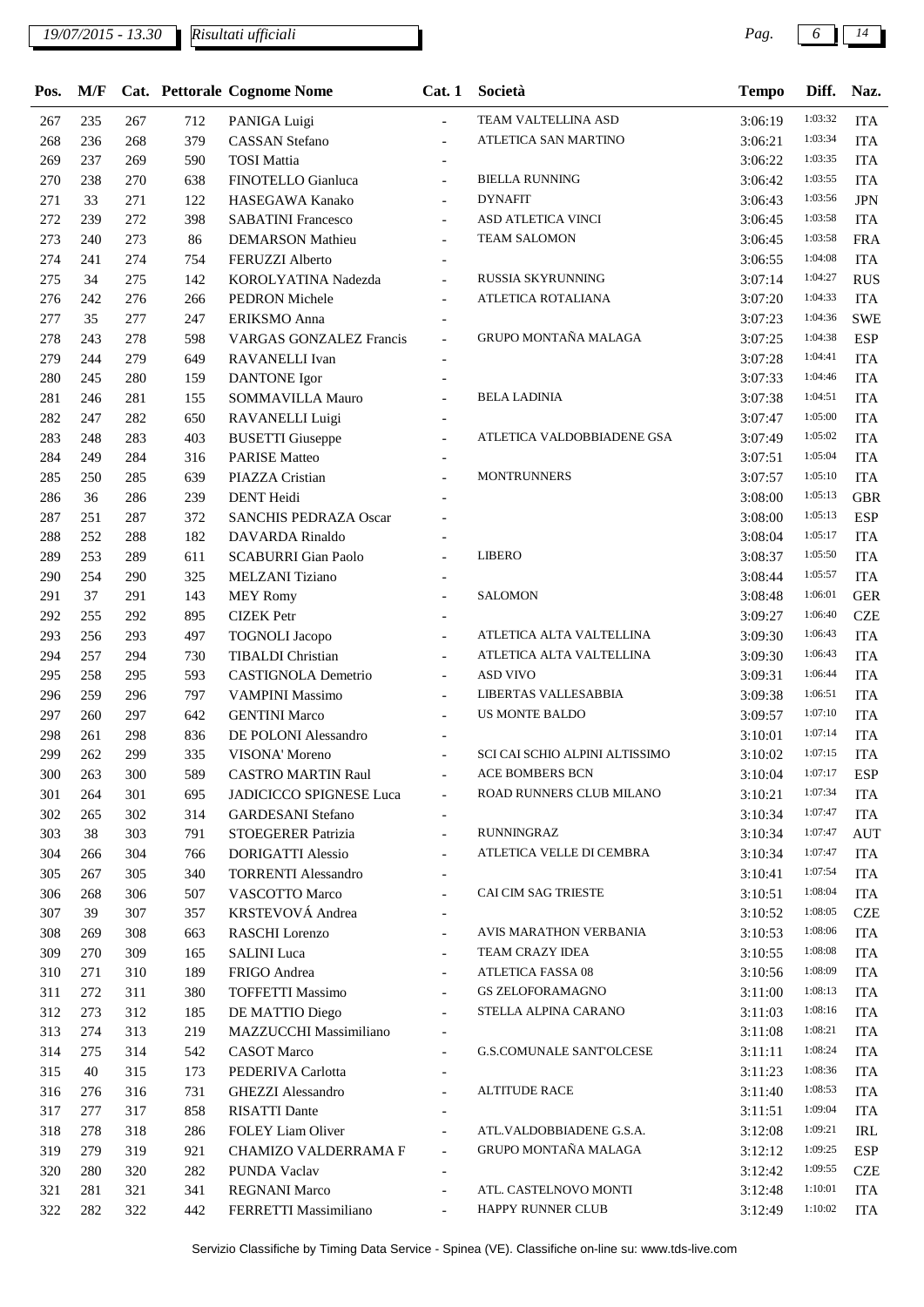| Pos.       | M/F |     |     | Cat. Pettorale Cognome Nome                        | Cat.1                    | Società                               | Tempo   | Diff.   | Naz.       |
|------------|-----|-----|-----|----------------------------------------------------|--------------------------|---------------------------------------|---------|---------|------------|
| 323        | 283 | 323 | 448 | CATTOZZI Silvano                                   | $\overline{\phantom{a}}$ | ATLETICA CASTELNOVO NÈ MONTI          | 3:12:49 | 1:10:02 | <b>ITA</b> |
| 324        | 284 | 324 | 784 | <b>GAGLIARDI</b> Andrea                            | $\blacksquare$           | GAV                                   | 3:13:08 | 1:10:21 | <b>ITA</b> |
| 325        | 285 | 325 | 582 | <b>TAVOLA Marco</b>                                | $\overline{\phantom{a}}$ | <b>EVOLUTION SPORT TEAM</b>           | 3:13:22 | 1:10:35 | <b>ITA</b> |
| 326        | 41  | 326 | 588 | MIGLIOLI Marta                                     |                          | <b>ITALPOSE PIACENZA</b>              | 3:13:22 | 1:10:35 | <b>ITA</b> |
| 327        | 286 | 327 | 746 | <b>GUERRINI</b> Lorenzo                            | $\overline{\phantom{a}}$ |                                       | 3:13:27 | 1:10:40 | <b>ITA</b> |
| 328        | 287 | 328 | 864 | COSTANTINO Giovanni                                | $\overline{\phantom{a}}$ | A.S.D. LIMONESE                       | 3:13:30 | 1:10:43 | <b>ITA</b> |
| 329        | 42  | 329 | 833 | CAMPIGOTTO Michela                                 | $\overline{\phantom{a}}$ | ANA FELTRE                            | 3:13:51 | 1:11:04 | <b>ITA</b> |
| 330        | 288 | 330 | 850 | <b>BUZZONI Walter</b>                              |                          | OSA VALMADRERA                        | 3:14:00 | 1:11:13 | <b>ITA</b> |
| 331        | 289 | 331 | 366 | <b>ROSATI Maurizio</b>                             | $\overline{\phantom{a}}$ |                                       | 3:14:24 | 1:11:37 | <b>ITA</b> |
| 332        | 290 | 332 | 790 | <b>CALMANTI Stefano</b>                            | $\overline{\phantom{a}}$ | CORRI FORREST A.S.D.                  | 3:14:32 | 1:11:45 | <b>ITA</b> |
| 333        | 291 | 333 | 828 | <b>BONVECCHIO Michele</b>                          | $\overline{\phantom{a}}$ |                                       | 3:14:35 | 1:11:48 | <b>ITA</b> |
| 334        | 292 | 334 | 655 | CITRÀ Marco                                        |                          | ASD I CINGHIALI                       | 3:14:45 | 1:11:58 | <b>ITA</b> |
| 335        | 293 | 335 | 236 | VASINO Andrea                                      |                          |                                       | 3:14:52 | 1:12:05 | <b>ITA</b> |
| 336        | 294 | 336 | 596 | MAZZUCCHELLI Paolo                                 |                          | <b>INSUBRIA SKY TEAM</b>              | 3:15:07 | 1:12:20 | <b>ITA</b> |
| 337        | 295 | 337 | 647 | <b>DONAT Dino</b>                                  | $\overline{a}$           | PODISTI CORDENONS                     | 3:15:08 | 1:12:21 | <b>ITA</b> |
| 338        | 296 | 338 | 723 | <b>BALDINI Marco</b>                               |                          | <b>2002 MARATHON CLUB</b>             | 3:15:13 | 1:12:26 | <b>ITA</b> |
| 339        | 297 | 339 | 489 | <b>BAUMGARTNER Daniel</b>                          | $\overline{\phantom{a}}$ |                                       | 3:15:33 | 1:12:46 | SUI        |
| 340        | 298 | 340 | 830 | <b>ROSSINI</b> Andrea                              |                          | <b>TEAM PASTURO</b>                   | 3:15:38 | 1:12:51 | <b>ITA</b> |
| 341        | 299 | 341 | 254 | <b>MELESI Battista</b>                             | $\blacksquare$           |                                       | 3:15:38 | 1:12:51 | <b>ITA</b> |
| 342        | 300 | 342 | 151 | <b>CIGOLLA Matteo</b>                              |                          | <b>BELA LADINIA</b>                   | 3:15:55 | 1:13:08 | <b>ITA</b> |
| 343        | 301 | 343 | 755 | <b>SALIZZONI Matteo</b>                            | $\overline{\phantom{a}}$ |                                       | 3:16:05 | 1:13:18 | <b>ITA</b> |
| 344        | 302 | 344 | 281 | <b>GUATELLI Francesco</b>                          | $\overline{\phantom{a}}$ | ASD MONTICELLI TERME 1960             | 3:16:11 | 1:13:24 | <b>ITA</b> |
| 345        | 303 | 345 | 385 | MADDALENA Giovanni                                 | $\blacksquare$           | <b>ATLETICA BUJA</b>                  | 3:16:18 | 1:13:31 | <b>ITA</b> |
| 346        | 304 | 346 | 244 | <b>DAMIEN</b> Laurent                              |                          |                                       | 3:16:21 | 1:13:34 | <b>BEL</b> |
| 347        | 305 | 347 | 487 | <b>BIRAL Elia</b>                                  | $\blacksquare$           | <b>G.P. LIVENZA</b>                   | 3:16:21 | 1:13:34 | <b>ITA</b> |
| 348        | 306 | 348 | 879 | PRIMDAL Nikolaj                                    | $\blacksquare$           | TEAM RUNNERS HIGH-LA SPORTIVA         | 3:16:26 | 1:13:39 | <b>DEN</b> |
| 349        | 307 | 349 | 880 | <b>NIELS</b> Meldgard                              | $\overline{a}$           | TEAM RUNNERS HIGH-LA SPORTIVA         | 3:16:26 | 1:13:39 | <b>DEN</b> |
| 350        | 308 | 350 | 437 | <b>BRITTAIN</b> Andreas                            |                          | <b>LAUFBASIS</b>                      | 3:16:27 | 1:13:40 | <b>GER</b> |
| 351        | 309 | 351 | 660 | <b>CLERICI Raffaele</b>                            | $\overline{\phantom{a}}$ | PODISTICA CANNOBIO                    | 3:16:38 | 1:13:51 | <b>ITA</b> |
| 352        | 310 | 352 | 823 | PAROLO Nicola                                      | $\overline{\phantom{a}}$ | PT SKYRUNNING                         | 3:16:42 | 1:13:55 | <b>ITA</b> |
| 353        | 311 | 353 | 460 | <b>ALFIER Alessio</b>                              | $\overline{\phantom{a}}$ | <b>G.S.D. EUROBIKE SWIM &amp; RUN</b> | 3:16:45 | 1:13:58 | <b>ITA</b> |
| 354        | 312 | 354 | 467 | <b>ABANERA Luca</b>                                |                          |                                       | 3:16:53 | 1:14:06 | <b>ITA</b> |
| 355        | 313 | 355 | 848 | <b>BISOGNO</b> Carlo                               | $\overline{\phantom{a}}$ | <b>ASD FALCHI LECCO</b>               | 3:17:39 | 1:14:52 | <b>ITA</b> |
| 356        | 314 | 356 | 644 | <b>CANALI</b> Stefano                              | $\overline{\phantom{a}}$ |                                       | 3:17:48 | 1:15:01 | <b>ITA</b> |
| 357        | 315 | 357 | 701 | DE ZANNA David                                     | $\overline{\phantom{a}}$ | ATLETICA VAL DI CEMBRA                | 3:17:52 | 1:15:05 | <b>ITA</b> |
|            | 316 | 358 |     |                                                    |                          | ATLETICA ROTALIANA                    |         | 1:15:14 |            |
| 358        |     |     | 585 | <b>ROSSI</b> Graziano<br><b>ALESSANDRIS Giulio</b> |                          |                                       | 3:18:01 | 1:15:16 | <b>ITA</b> |
| 359        | 317 | 359 | 209 |                                                    |                          | BELA LADINIA                          | 3:18:03 | 1:15:22 | <b>ITA</b> |
| 360<br>361 | 318 | 360 | 175 | PESCOSTA Giuseppe<br><b>BERARDI</b> Luca           | $\overline{\phantom{a}}$ |                                       | 3:18:09 | 1:15:27 | <b>ITA</b> |
|            | 319 | 361 | 573 |                                                    |                          |                                       | 3:18:14 | 1:15:31 | <b>ITA</b> |
| 362        | 320 | 362 | 727 | <b>MAINO</b> Andrea                                | $\overline{\phantom{a}}$ | ATL.DOLOMITI                          | 3:18:18 | 1:15:31 | <b>ITA</b> |
| 363        | 43  | 363 | 726 | <b>SCHIEVENIN Serena</b>                           | $\overline{\phantom{a}}$ | <b>GS MERCURYUS</b>                   | 3:18:18 | 1:15:52 | <b>ITA</b> |
| 364        | 321 | 364 | 592 | <b>BURLON Stefano Marcello</b>                     | $\overline{\phantom{a}}$ |                                       | 3:18:39 | 1:15:54 | <b>ITA</b> |
| 365        | 322 | 365 | 297 | <b>CASTELLO NORIA Francesc</b>                     | $\overline{\phantom{a}}$ | KINO MANA ADS                         | 3:18:41 | 1:15:57 | <b>ESP</b> |
| 366        | 323 | 366 | 515 | <b>CECI</b> Adeodato                               | $\overline{\phantom{a}}$ |                                       | 3:18:44 |         | <b>ITA</b> |
| 367        | 324 | 367 | 902 | <b>GIANOLA Dorino</b>                              | $\overline{\phantom{a}}$ | A.S.PREMANA                           | 3:19:00 | 1:16:13 | <b>ITA</b> |
| 368        | 325 | 368 | 860 | DEFRANCESCO Nicola                                 | $\overline{\phantom{a}}$ |                                       | 3:19:00 | 1:16:13 | <b>ITA</b> |
| 369        | 326 | 369 | 602 | FERRATUSCO Maurizio                                | $\overline{\phantom{a}}$ | SANREMORUNNERS                        | 3:19:07 | 1:16:20 | <b>ITA</b> |
| 370        | 327 | 370 | 166 | <b>SOTTSASS Cesare</b>                             | $\overline{\phantom{a}}$ |                                       | 3:19:08 | 1:16:21 | <b>ITA</b> |
| 371        | 328 | 371 | 741 | <b>GRITTI</b> Stefano                              | $\blacksquare$           | O.S.A. VALMADRERA                     | 3:19:09 | 1:16:22 | <b>ITA</b> |
| 372        | 329 | 372 | 465 | PFANZELT Uwe                                       | $\overline{a}$           | CHIAMIND PERFORMANCE                  | 3:19:09 | 1:16:22 | <b>GER</b> |
| 373        | 330 | 373 | 332 | ROSSI Michelangelo                                 |                          |                                       | 3:19:19 | 1:16:32 | <b>ITA</b> |
| 374        | 331 | 374 | 674 | <b>GALLI</b> Fausto                                |                          | 3LIFE                                 | 3:19:29 | 1:16:42 | <b>ITA</b> |
| 375        | 332 | 375 | 535 | ALONSO MUÑOZ Lander                                |                          |                                       | 3:19:39 | 1:16:52 | <b>ESP</b> |
| 376        | 44  | 376 | 927 | <b>BACKLUND Malin</b>                              | $\overline{a}$           | TEAM KITTELFJALL                      | 3:19:40 | 1:16:53 | <b>FIN</b> |
| 377        | 333 | 377 | 870 | <b>CALAF BRACONS Marc</b>                          | $\overline{a}$           |                                       | 3:20:07 | 1:17:20 | <b>USA</b> |
| 378        | 334 | 378 | 350 | <b>BINOTTO Giuliano</b>                            |                          |                                       | 3:20:16 | 1:17:29 | <b>ITA</b> |
|            |     |     |     |                                                    |                          |                                       |         |         |            |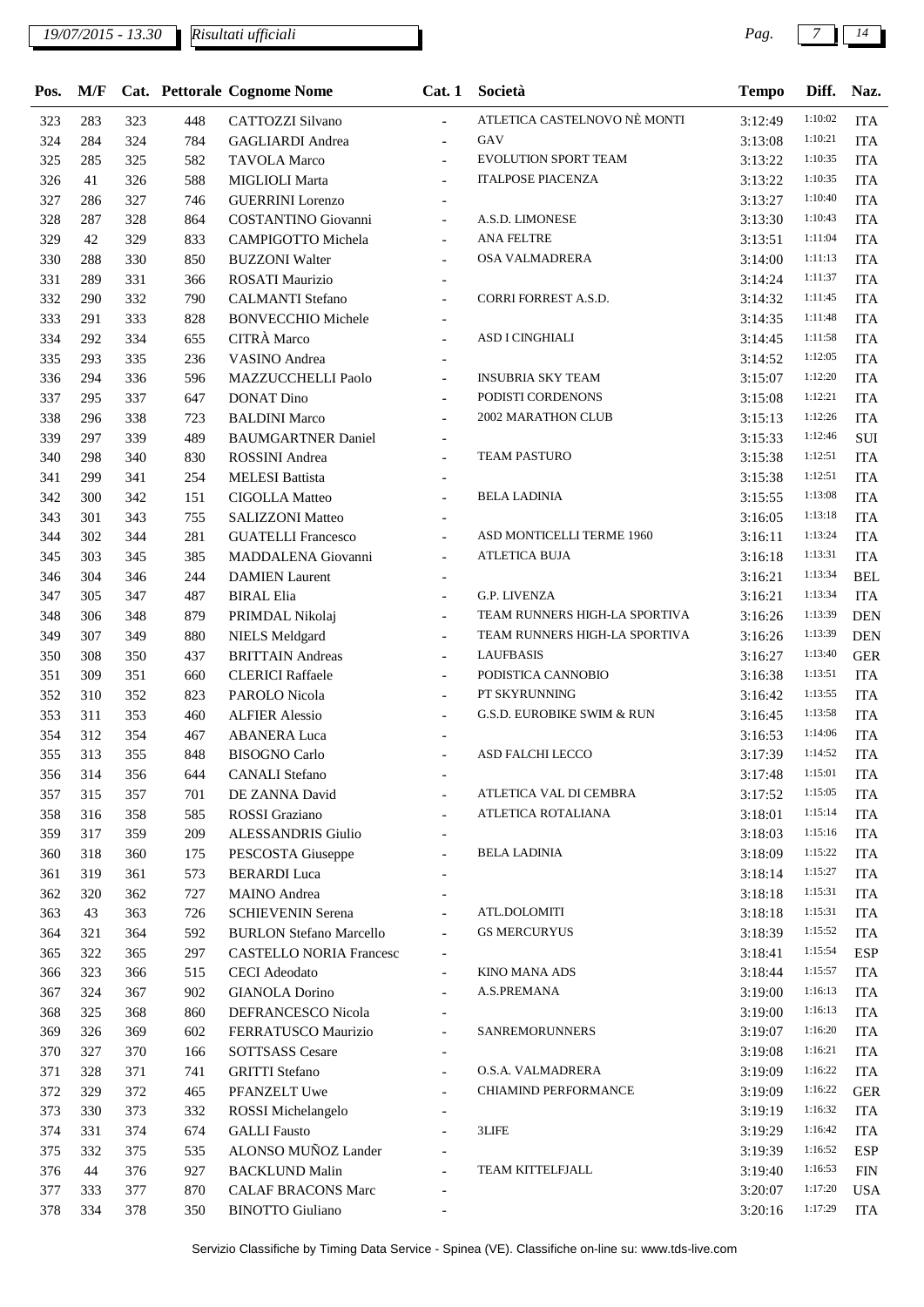*19/07/2015 - 13.30 Pag. 8 14 Risultati ufficiali*

| Pos. | M/F |     |     | <b>Cat.</b> Pettorale Cognome Nome | Cat.1                    | Società                           | <b>Tempo</b> | Diff.   | Naz.       |
|------|-----|-----|-----|------------------------------------|--------------------------|-----------------------------------|--------------|---------|------------|
| 379  | 45  | 379 | 245 | <b>WALKINGSHAW Nina</b>            | $\overline{\phantom{0}}$ |                                   | 3:20:17      | 1:17:30 | <b>ENG</b> |
| 380  | 335 | 380 | 560 | <b>SARTORI</b> Eugenio             | $\frac{1}{2}$            | ATL.VALDOBBIADENE G.S.A.          | 3:20:17      | 1:17:30 | <b>ITA</b> |
| 381  | 336 | 381 | 883 | <b>BISOL</b> Enrico                | $\overline{\phantom{a}}$ |                                   | 3:20:18      | 1:17:31 | <b>ITA</b> |
| 382  | 337 | 382 | 516 | CHISTÈ Nicola                      | $\overline{a}$           |                                   | 3:20:27      | 1:17:40 | <b>ITA</b> |
| 383  | 338 | 383 | 509 | <b>BARBIERI Mauro</b>              | $\overline{a}$           | <b>KINOMANA</b>                   | 3:20:27      | 1:17:40 | <b>ITA</b> |
| 384  | 339 | 384 | 455 | <b>SFILGOI Boris</b>               | $\overline{\phantom{a}}$ |                                   | 3:20:38      | 1:17:51 | <b>ITA</b> |
| 385  | 340 | 385 | 665 | <b>CARRASCO ARAGONES Jose</b>      |                          |                                   | 3:20:44      | 1:17:57 | <b>ESP</b> |
| 386  | 341 | 386 | 377 | PIRALI Riccardo                    | $\blacksquare$           |                                   | 3:20:48      | 1:18:01 | <b>ITA</b> |
| 387  | 342 | 387 | 412 | <b>SONZINI</b> Stefano             | $\overline{\phantom{a}}$ | AMATORI ATLETICA CASORATE SEMPION | 3:20:48      | 1:18:01 | <b>ITA</b> |
| 388  | 343 | 388 | 722 | <b>BERTOSSI</b> Enrico             | $\overline{\phantom{a}}$ |                                   | 3:20:54      | 1:18:07 | <b>ITA</b> |
| 389  | 344 | 389 | 488 | <b>CASATI Matteo</b>               | $\overline{a}$           | <b>ALTITUDE RACE</b>              | 3:21:07      | 1:18:20 | <b>ITA</b> |
| 390  | 345 | 390 | 567 | <b>PARRINI Eliseo</b>              |                          | <b>BELA LADINIA</b>               | 3:21:18      | 1:18:31 | <b>ITA</b> |
| 391  | 46  | 391 | 885 | <b>HUGHES</b> Megan                | $\overline{\phantom{0}}$ |                                   | 3:21:24      | 1:18:37 |            |
| 392  | 346 | 392 | 904 | PORTA Massimo                      | $\overline{\phantom{a}}$ | KINOMANA SKY RUNNING              | 3:21:28      | 1:18:41 | <b>ITA</b> |
| 393  | 347 | 393 | 549 | <b>BRIGNOLI Sandro</b>             | $\overline{a}$           | ASD ALTITUDE RACE                 | 3:21:28      | 1:18:41 | <b>ITA</b> |
| 394  | 348 | 394 | 269 | MUÑOZ HINOJO Javier                | $\overline{a}$           |                                   | 3:21:56      | 1:19:09 | <b>ESP</b> |
| 395  | 349 | 395 | 501 | <b>KIRST Boris</b>                 | $\frac{1}{2}$            | <b>SC HAAG</b>                    | 3:22:15      | 1:19:28 | <b>GER</b> |
| 396  | 350 | 396 | 483 | <b>TOLOTTI</b> Ivan                | $\blacksquare$           | ATLETICA PARATICO                 | 3:22:17      | 1:19:30 | <b>ITA</b> |
| 397  | 47  | 397 | 482 | FRANZINI Nadia                     | $\overline{a}$           | ATLETICA PARATICO                 | 3:22:18      | 1:19:31 | <b>ITA</b> |
| 398  | 351 | 398 | 817 | EUSEBI Stefano                     |                          | A.S.D. CALCINELLI RUN             | 3:22:31      | 1:19:44 | <b>ITA</b> |
| 399  | 352 | 399 | 508 | <b>NADALINI</b> Alberto            |                          |                                   | 3:22:31      | 1:19:44 | <b>ITA</b> |
| 400  | 353 | 400 | 653 | <b>MONDONICO</b> Giorgio           |                          |                                   | 3:22:37      | 1:19:50 | <b>ITA</b> |
| 401  | 354 | 401 | 274 | LLIBRE BLANCH Jordi                |                          |                                   | 3:22:41      | 1:19:54 | <b>ESP</b> |
| 402  | 355 | 402 | 615 | <b>PUIATTI</b> Stefano             | $\overline{a}$           | <b>MONTANAIA RACING</b>           | 3:22:45      | 1:19:58 | <b>ITA</b> |
| 403  | 356 | 403 | 891 | RUFFINENGO Riccardo                | $\overline{\phantom{a}}$ | ATLETICA ROTALIANA                | 3:22:49      | 1:20:02 | <b>ITA</b> |
| 404  | 357 | 404 | 651 | <b>ZANOLI</b> Claudio              | $\blacksquare$           | A.S.D. ALTITUDE RACE              | 3:22:54      | 1:20:07 | <b>ITA</b> |
| 405  | 358 | 405 | 805 | <b>ZUCCOLLO Marco</b>              | $\overline{\phantom{a}}$ | A.S.D. TERZOTEMPO                 | 3:22:55      | 1:20:08 | <b>ITA</b> |
| 406  | 359 | 406 | 892 | <b>FIORE</b> Lorenzo               |                          |                                   | 3:22:59      | 1:20:12 | <b>ITA</b> |
| 407  | 360 | 407 | 179 | DESILVESTRO Olivo                  | $\overline{\phantom{0}}$ | <b>TEAM FUTURA</b>                | 3:23:06      | 1:20:19 | <b>ITA</b> |
| 408  | 361 | 408 | 211 | FERRARI Stefano                    | $\overline{\phantom{a}}$ |                                   | 3:23:20      | 1:20:33 | <b>ITA</b> |
| 409  | 362 | 409 | 39  | <b>VILLA Marc</b>                  | $\overline{\phantom{a}}$ | FRANCE SKYRUNNING                 | 3:23:35      | 1:20:48 | <b>FRA</b> |
| 410  | 48  | 410 | 845 | <b>ARRIGONI</b> Giuliana           | $\overline{a}$           | FFME/TEAM TECNICA                 | 3:24:01      | 1:21:14 | <b>ITA</b> |
| 411  | 363 | 411 | 394 | <b>LEPORE</b> Alessio              | $\overline{\phantom{a}}$ | LUIVAN SETTIGNANO                 | 3:24:02      | 1:21:15 | <b>ITA</b> |
| 412  | 49  | 412 | 744 | <b>BELLO</b> Laura                 | $\blacksquare$           | <b>SCI CLUB VALDOBBIADENE</b>     | 3:24:05      | 1:21:18 | <b>ITA</b> |
| 413  | 364 | 413 | 825 | MASSOCCHI Mauro Marco              |                          |                                   | 3:24:11      | 1:21:24 | <b>ITA</b> |
| 414  | 365 | 414 | 397 | <b>COVOLAN Damasco</b>             |                          |                                   | 3:24:19      | 1:21:32 | <b>ITA</b> |
| 415  | 366 | 415 | 532 | <b>BEBBER Mattia</b>               |                          | ATLETICA ROTALIANA                | 3:24:46      | 1:21:59 | <b>ITA</b> |
| 416  | 367 | 416 | 370 | <b>CHADIM Michal</b>               |                          |                                   | 3:24:46      | 1:21:59 | <b>CZE</b> |
| 417  | 368 | 417 | 855 | <b>BORTOLOTTI</b> Lorenzo          |                          |                                   | 3:24:46      | 1:21:59 | <b>ITA</b> |
| 418  | 369 | 418 | 839 | RIVA Marco                         | $\overline{a}$           | 3 LIFE                            | 3:24:47      | 1:22:00 | <b>ITA</b> |
| 419  | 370 | 419 | 669 | DALLAGO Matteo                     | $\overline{\phantom{a}}$ |                                   | 3:24:52      | 1:22:05 | <b>ITA</b> |
| 420  | 50  | 420 | 894 | <b>BRITTAIN Rabea</b>              | $\overline{a}$           | <b>LAUFBASIS</b>                  | 3:24:56      | 1:22:09 | <b>GER</b> |
| 421  | 371 | 421 | 308 | <b>DARVASI</b> Peter               |                          |                                   | 3:25:11      | 1:22:24 | <b>SVK</b> |
| 422  | 372 | 422 | 205 | FERRONATO Emanuele                 | $\overline{\phantom{a}}$ |                                   | 3:25:17      | 1:22:30 | <b>ITA</b> |
| 423  | 373 | 423 | 610 | STEFANONI Alessio                  | $\overline{\phantom{0}}$ | A.S.D. FALCHI LECCO               | 3:25:20      | 1:22:33 | <b>ITA</b> |
| 424  | 51  | 424 | 360 | CIAN Raffaella                     | $\overline{\phantom{a}}$ | <b>ERGUS TRAIL TEAM</b>           | 3:25:28      | 1:22:41 | <b>ITA</b> |
| 425  | 374 | 425 | 334 | <b>LEONARDI</b> Arturo             | $\overline{\phantom{a}}$ |                                   | 3:25:29      | 1:22:42 | <b>ITA</b> |
| 426  | 375 | 426 | 373 | RIZZI Lucio                        | $\overline{\phantom{a}}$ |                                   | 3:25:34      | 1:22:47 | <b>ITA</b> |
| 427  | 376 | 427 | 912 | <b>BANNO</b> Giuseppe              | $\overline{\phantom{0}}$ | ATLETICA ROTALIANA                | 3:25:43      | 1:22:56 | <b>ITA</b> |
| 428  | 377 | 428 | 926 | <b>BIONDI</b> Andrea               | $\overline{a}$           | <b>GSA POLLONE</b>                | 3:25:48      | 1:23:01 | <b>ITA</b> |
| 429  | 378 | 429 | 538 | <b>SCALA Stefano</b>               |                          | <b>ALTITUDE RACE</b>              | 3:25:48      | 1:23:01 | <b>ITA</b> |
| 430  | 379 | 430 | 280 | <b>MICHELI</b> Andrea              | $\overline{\phantom{a}}$ | ASD MONTICELLI TERME 1960         | 3:25:54      | 1:23:07 | <b>ITA</b> |
| 431  | 380 | 431 | 719 | <b>BREDA</b> Francesco             | $\overline{\phantom{0}}$ | GP. TURRISTI MONTEGROTTO          | 3:26:00      | 1:23:13 | <b>ITA</b> |
| 432  | 381 | 432 | 186 | DAGOSTIN Riccardo                  | $\overline{\phantom{0}}$ | LENTI E VELOCI                    | 3:26:01      | 1:23:14 | <b>ITA</b> |
| 433  | 382 | 433 | 725 | NIETO Raùl Alberto                 | $\overline{\phantom{0}}$ | ATL. MONTEBELLUNA VENETO BANCA    | 3:26:09      | 1:23:22 | <b>ARG</b> |
| 434  | 383 | 434 | 229 | <b>AVILA GOMEZ Francisco</b>       | $\overline{\phantom{a}}$ |                                   | 3:26:11      | 1:23:24 | <b>ESP</b> |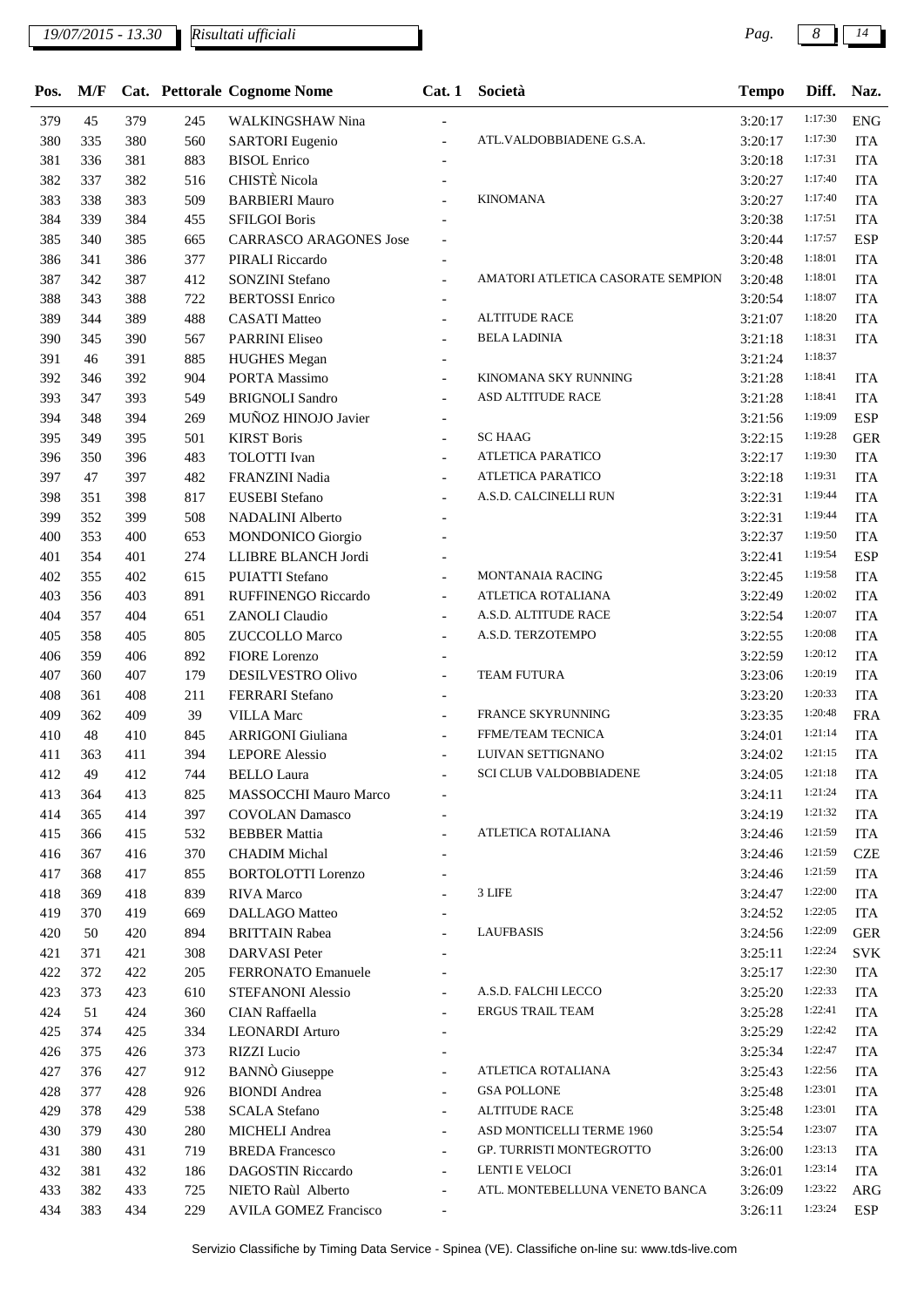| Pos. | M/F |     |     | Cat. Pettorale Cognome Nome | Cat.1                    | Società                           | <b>Tempo</b> | Diff.   | Naz.       |
|------|-----|-----|-----|-----------------------------|--------------------------|-----------------------------------|--------------|---------|------------|
| 435  | 384 | 435 | 747 | <b>FANT</b> Tommaso         |                          |                                   | 3:26:11      | 1:23:24 | <b>ITA</b> |
| 436  | 385 | 436 | 698 | <b>LLAMAS MATEOS Raul</b>   |                          | C.A. MULTIJESA                    | 3:26:30      | 1:23:43 | <b>ESP</b> |
| 437  | 386 | 437 | 294 | <b>CALGARO</b> Matteo       |                          |                                   | 3:26:46      | 1:23:59 | <b>ITA</b> |
| 438  | 387 | 438 | 575 | <b>GROSS Fabrizio</b>       |                          |                                   | 3:27:19      | 1:24:32 | <b>ITA</b> |
| 439  | 388 | 439 | 761 | FONTANA Roberto             |                          | TRIATHLON TRENTINO                | 3:27:20      | 1:24:33 | <b>ITA</b> |
| 440  | 389 | 440 | 901 | PEZZI Danilo                | $\overline{\phantom{a}}$ | ATLETICA ROTALIANA                | 3:27:22      | 1:24:35 | <b>ITA</b> |
| 441  | 390 | 441 | 578 | <b>BELLINI</b> Cristiano    | $\overline{\phantom{a}}$ | AMATORI ATLETICA CASORATE SEMPION | 3:27:25      | 1:24:38 | <b>ITA</b> |
| 442  | 391 | 442 | 627 | <b>CHINI</b> Patrick        |                          |                                   | 3:27:28      | 1:24:41 | <b>ITA</b> |
| 443  | 392 | 443 | 472 | <b>FRANCHI Marco</b>        |                          |                                   | 3:27:31      | 1:24:44 | <b>ITA</b> |
| 444  | 52  | 444 | 485 | <b>VOLPATO</b> Martina      | $\overline{a}$           | ATLETICO DUE TORRI SPORTING NOALE | 3:27:43      | 1:24:56 | <b>ITA</b> |
| 445  | 393 | 445 | 484 | <b>SCATTO Alberto</b>       | $\overline{a}$           | ATLETICO DUE TORRI SPORTING NOALE | 3:27:43      | 1:24:56 | <b>ITA</b> |
| 446  | 394 | 446 | 721 | <b>MARCHIORO</b> Gabriele   | $\overline{a}$           | GP TURRISTI/PADOVA TRAIL TEAM     | 3:27:51      | 1:25:04 | <b>ITA</b> |
| 447  | 395 | 447 | 889 | CHIESA Gian Claudio         |                          |                                   | 3:28:02      | 1:25:15 | <b>ITA</b> |
| 448  | 396 | 448 | 579 | <b>ZENATTI Emanuele</b>     | $\overline{\phantom{a}}$ | LAGARINA CRUS TEAM                | 3:28:03      | 1:25:16 | <b>ITA</b> |
| 449  | 397 | 449 | 474 | PREST Massimiliano          | $\overline{a}$           |                                   | 3:28:07      | 1:25:20 | <b>ITA</b> |
| 450  | 398 | 450 | 803 | <b>BROCARDO</b> Luca        | $\overline{a}$           | <b>INSUBRIA SKY TEAM A.S.D.</b>   | 3:28:17      | 1:25:30 | <b>ITA</b> |
| 451  | 399 | 451 | 436 | <b>DEMONTE</b> Denis        |                          | ATLETICA VALLE DI CEMBRA          | 3:28:21      | 1:25:34 | <b>ITA</b> |
| 452  | 400 | 452 | 351 | SUNDERLAND Richard          | $\overline{\phantom{a}}$ |                                   | 3:28:26      | 1:25:39 | <b>ITA</b> |
| 453  | 401 | 453 | 824 | <b>NEGRI Paolo</b>          |                          | SEV VALMADRERA                    | 3:28:34      | 1:25:47 | <b>ITA</b> |
| 454  | 402 | 454 | 71  | <b>TARANTOLA Salvatore</b>  | $\overline{a}$           | VALETUDO SKY RUNNING              | 3:28:48      | 1:26:01 | <b>ITA</b> |
| 455  | 53  | 455 | 90  | <b>BEUSCAR</b> Agathe       |                          |                                   | 3:28:49      | 1:26:02 | <b>FRA</b> |
| 456  | 403 | 456 | 468 | FUSI Luca                   |                          | <b>SSD BAGOLINO</b>               | 3:29:18      | 1:26:31 | <b>ITA</b> |
| 457  | 404 | 457 | 837 | DA PONT Valter              |                          |                                   | 3:29:29      | 1:26:42 | <b>ITA</b> |
| 458  | 405 | 458 | 395 | <b>BEDETTI</b> Umberto      |                          |                                   | 3:29:48      | 1:27:01 | <b>ITA</b> |
| 459  | 406 | 459 | 856 | CASAGRANDA Loris            |                          |                                   | 3:29:50      | 1:27:03 | <b>ITA</b> |
| 460  | 407 | 460 | 886 | <b>MADASCHI</b> Matteo      |                          |                                   | 3:30:24      | 1:27:37 | <b>ITA</b> |
| 461  | 408 | 461 | 400 | <b>MATTIOLI</b> Ivan        |                          | VENGO LI' AS                      | 3:30:28      | 1:27:41 | <b>ITA</b> |
| 462  | 409 | 462 | 658 | ZACCARELLI Eugenio          | $\overline{a}$           | TEAM MUD & SNOW ASD               | 3:30:52      | 1:28:05 | <b>ITA</b> |
| 463  | 410 | 463 | 311 | <b>POLONI</b> Enrico        |                          |                                   | 3:31:05      | 1:28:18 | <b>ITA</b> |
| 464  | 411 | 464 | 157 | <b>BERNARD Norbert</b>      |                          | <b>BELA LADINIA</b>               | 3:31:07      | 1:28:20 | <b>ITA</b> |
| 465  | 412 | 465 | 552 | <b>BERNARD</b> Giovanni     | $\overline{\phantom{a}}$ |                                   | 3:31:13      | 1:28:26 | <b>ITA</b> |
| 466  | 413 | 466 | 493 | PAZZOLA Mattia              |                          | <b>USLI</b>                       | 3:31:15      | 1:28:28 | <b>ITA</b> |
| 467  | 414 | 467 | 742 | <b>GRITTI Fabrizio</b>      |                          | O.S.A. VALMADRERA                 | 3:31:17      | 1:28:30 | <b>ITA</b> |
| 468  | 415 | 468 | 393 | PATRUNO Antonio             | $\overline{\phantom{a}}$ |                                   | 3:31:18      | 1:28:31 | <b>ITA</b> |
| 469  | 416 | 469 | 520 | <b>VERLUCCA Marco</b>       |                          | LIB.FORNO SERGIO BENETTI          | 3:31:24      | 1:28:37 | <b>ITA</b> |
| 470  | 54  | 470 | 896 | NAUWELAERTS DE AGE An       |                          |                                   | 3:31:28      | 1:28:41 | <b>SWE</b> |
| 471  | 55  | 471 | 337 | CARRA Silvia                | $\overline{\phantom{a}}$ | ATL. BARILLA                      | 3:31:41      | 1:28:54 | <b>ITA</b> |
| 472  | 417 | 472 | 763 | <b>GRISENTI Roberto</b>     | $\blacksquare$           | <b>KINO-MANA</b>                  | 3:31:42      | 1:28:55 | <b>ITA</b> |
| 473  | 418 | 473 | 358 | GUSLANDI Gianluca           |                          |                                   | 3:31:42      | 1:28:55 | <b>ITA</b> |
| 474  | 419 | 474 | 681 | ROSCIO Roberto              |                          | LIB. FORNO                        | 3:31:58      | 1:29:11 | <b>ITA</b> |
| 475  | 420 | 475 | 203 | <b>VOLCAN Marco</b>         |                          |                                   | 3:32:00      | 1:29:13 | <b>ITA</b> |
| 476  | 421 | 476 | 258 | DA VERO Massimo             |                          |                                   | 3:32:37      | 1:29:50 | <b>ITA</b> |
| 477  | 422 | 477 | 710 | <b>RAMIREZ RUIZ Jesus</b>   |                          |                                   | 3:32:43      | 1:29:56 | <b>ESP</b> |
| 478  | 423 | 478 | 834 | DE MARCO Claudio            |                          | <b>FUNTOS BIKE</b>                | 3:32:49      | 1:30:02 | <b>ITA</b> |
| 479  | 424 | 479 | 152 | <b>SACCHI</b> Luca          | $\overline{\phantom{a}}$ | <b>BOGN DA NIA</b>                | 3:32:51      | 1:30:04 | <b>ITA</b> |
| 480  | 56  | 480 | 675 | <b>BALESTRA</b> Irene       | $\overline{\phantom{a}}$ | <b>SEV VALMADRERA</b>             | 3:33:10      | 1:30:23 | <b>ITA</b> |
| 481  | 425 | 481 | 877 | RASMUSSEN Karl              | $\overline{\phantom{a}}$ | TEAM RUNNERS HIGH-LA SPORTIVA     | 3:33:10      | 1:30:23 | <b>DEN</b> |
| 482  | 57  | 482 | 512 | <b>BERTOLETTI Giulia</b>    | $\overline{\phantom{a}}$ | TRC TRAVERSETOLO RUNNING CLUB     | 3:33:25      | 1:30:38 | <b>ITA</b> |
| 483  | 426 | 483 | 356 | CERVIA Andrea               |                          |                                   | 3:33:26      | 1:30:39 | <b>ITA</b> |
| 484  | 427 | 484 | 801 | <b>SCALTRITTI Alberto</b>   | $\blacksquare$           | <b>INSUBRIA SKY TEAM</b>          | 3:33:41      | 1:30:54 | <b>ITA</b> |
| 485  | 428 | 485 | 740 | ZEZIOLA Fabio               |                          | <b>CORRINTIME</b>                 | 3:33:42      | 1:30:55 | <b>ITA</b> |
| 486  | 58  | 486 | 345 | <b>CABERLON</b> Erika       |                          |                                   | 3:33:51      | 1:31:04 | <b>ITA</b> |
| 487  | 429 | 487 | 713 | <b>PERLINI Matteo</b>       |                          | TEAM VALTELLINA ASD               | 3:34:03      | 1:31:16 | <b>ITA</b> |
| 488  | 430 | 488 | 718 | OLIVA Maurizio              |                          |                                   | 3:34:03      | 1:31:16 | <b>ITA</b> |
| 489  | 431 | 489 | 375 | STAICU Andrei               |                          |                                   | 3:34:12      | 1:31:25 | <b>ROU</b> |
| 490  | 432 | 490 | 312 | SACCARDO Filippo            |                          |                                   | 3:34:13      | 1:31:26 | ITA        |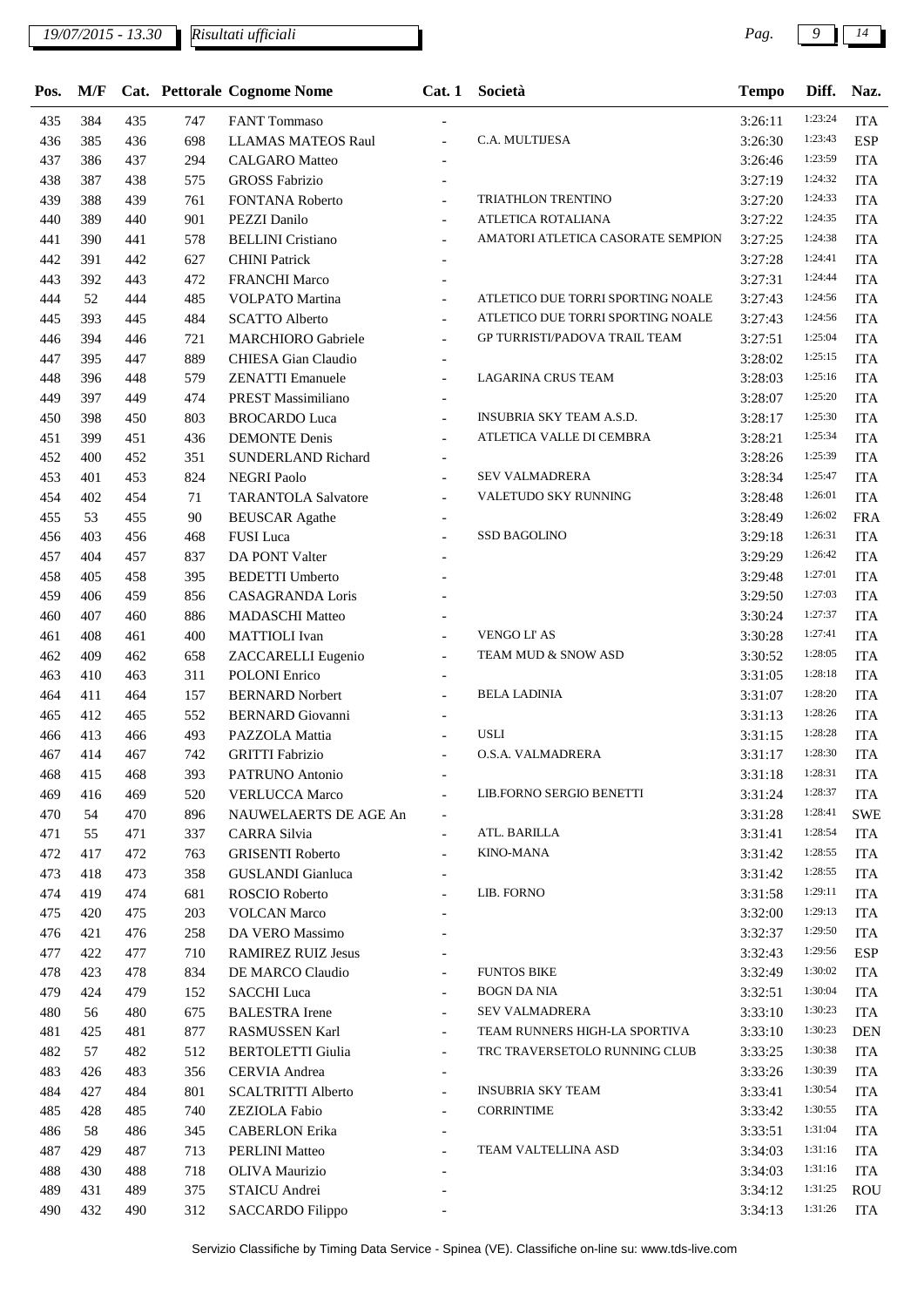*19/07/2015 - 13.30 Pag. 10 14 Risultati ufficiali*

| Pos. | M/F |     |     | <b>Cat. Pettorale Cognome Nome</b> | Cat.1                    | Società                           | <b>Tempo</b> | Diff.   | Naz.       |
|------|-----|-----|-----|------------------------------------|--------------------------|-----------------------------------|--------------|---------|------------|
| 491  | 433 | 491 | 683 | <b>BARAZZUTTI Antonio</b>          |                          |                                   | 3:34:17      | 1:31:30 | <b>ITA</b> |
| 492  | 434 | 492 | 526 | <b>TURATELLO Roberto</b>           |                          |                                   | 3:34:32      | 1:31:45 | <b>ITA</b> |
| 493  | 435 | 493 | 696 | <b>SCIPPA</b> Gianluca             |                          | ATLETICA FRANCIACORTA             | 3:34:35      | 1:31:48 | <b>ITA</b> |
| 494  | 436 | 494 | 473 | <b>MAGAGNA</b> Giuseppe            | $\overline{\phantom{a}}$ | FONDISTI VAL DI NON               | 3:34:58      | 1:32:11 | <b>ITA</b> |
| 495  | 437 | 495 | 558 | <b>BOVINI</b> Filippo              | $\overline{a}$           | A.S.D. APERDIFIATO                | 3:34:59      | 1:32:12 | <b>ITA</b> |
| 496  | 438 | 496 | 250 | <b>FURLAN Lino</b>                 |                          |                                   | 3:35:01      | 1:32:14 | <b>ITA</b> |
| 497  | 439 | 497 | 223 | <b>JOHANSSON Christian</b>         |                          |                                   | 3:35:15      | 1:32:28 | <b>SWE</b> |
| 498  | 440 | 498 | 450 | <b>GIAMBATTISTONI Nicola</b>       |                          | <b>G.P.D. FANO CORRE</b>          | 3:35:23      | 1:32:36 | <b>ITA</b> |
| 499  | 441 | 499 | 820 | POLVERARI Massimiliano             | $\overline{\phantom{a}}$ | A.S.D. CALCINELLI RUN             | 3:35:33      | 1:32:46 | <b>ITA</b> |
| 500  | 442 | 500 | 277 | <b>SCALVINI Maurizio</b>           |                          |                                   | 3:35:58      | 1:33:11 | <b>ITA</b> |
| 501  | 443 | 501 | 481 | SOBRERROCA ALSINA Jaum             | $\overline{\phantom{a}}$ |                                   | 3:36:13      | 1:33:26 | <b>ESP</b> |
| 502  | 444 | 502 | 430 | PAOLILLO Vincenzo                  |                          | <b>CSI</b>                        | 3:36:21      | 1:33:34 | <b>ITA</b> |
| 503  | 445 | 503 | 438 | <b>PUNZI Sergio</b>                |                          | CSI                               | 3:36:21      | 1:33:34 | <b>ITA</b> |
| 504  | 446 | 504 | 30  | <b>KLINGER Andreas</b>             | $\overline{a}$           | AUSTRIA SKYRUNNING                | 3:36:27      | 1:33:40 | <b>AUT</b> |
| 505  | 447 | 505 | 431 | RAJO GONZÁLEZ Esteban              | $\overline{\phantom{a}}$ | APER ALCOI                        | 3:36:34      | 1:33:47 | <b>ESP</b> |
| 506  | 59  | 506 | 628 | <b>TESTARMATA Martina</b>          | $\overline{\phantom{a}}$ | TIBUR ECOTRAIL                    | 3:36:40      | 1:33:53 | <b>ITA</b> |
| 507  | 448 | 507 | 876 | <b>HOLM Henrik</b>                 | $\overline{\phantom{a}}$ | TEAM RUNNERS HIGH-LA SPORTIVA     | 3:36:43      | 1:33:56 | <b>DEN</b> |
| 508  | 60  | 508 | 631 | DE MONTE Monia                     | $\overline{\phantom{a}}$ | <b>ATLETICABUJA</b>               | 3:37:19      | 1:34:32 | <b>ITA</b> |
| 509  | 449 | 509 | 580 | DE LORENZI Luca                    |                          |                                   | 3:37:19      | 1:34:32 | <b>ITA</b> |
| 510  | 450 | 510 | 425 | <b>BRUSCO</b> Giorgio              | $\overline{a}$           | ATLETICA VAL DI CEMBRA            | 3:37:21      | 1:34:34 | <b>ITA</b> |
| 511  | 61  | 511 | 620 | <b>SOLOMON</b> Anne Maree          |                          |                                   | 3:37:30      | 1:34:43 | <b>AUS</b> |
| 512  | 451 | 512 | 544 | <b>PONS Patrik</b>                 |                          | ASD GSP 80 POMARETTO              | 3:37:54      | 1:35:07 | <b>ITA</b> |
| 513  | 452 | 513 | 531 | CORBALAN LIROLA Toni               | $\overline{\phantom{a}}$ |                                   | 3:38:02      | 1:35:15 | <b>ESP</b> |
| 514  | 453 | 514 | 920 | <b>GIULIVI</b> Arnaldo             | $\overline{\phantom{a}}$ | ROAD RUNNERS POVIGLIO             | 3:38:13      | 1:35:26 | <b>ITA</b> |
| 515  | 62  | 515 | 405 | STERLE PODOBNIK Andreja            | $\overline{\phantom{a}}$ | ANDIFIT RIHTAR SLOVENIA           | 3:38:34      | 1:35:47 | <b>SLO</b> |
| 516  | 454 | 516 | 303 | <b>ARTUSO Fabio</b>                | $\overline{\phantom{a}}$ |                                   | 3:38:42      | 1:35:55 | <b>ITA</b> |
| 517  | 455 | 517 | 795 | <b>ZORDAN</b> Marco                |                          | A.S.D. TERZO TEMPO                | 3:38:42      | 1:35:55 | <b>ITA</b> |
| 518  | 456 | 518 | 700 | PRETTO Stefano                     |                          | ATLETICA ROTALIANA                | 3:39:12      | 1:36:25 | <b>ITA</b> |
| 519  | 457 | 519 | 263 | PELLINO Alessandro                 |                          |                                   | 3:39:25      | 1:36:38 | <b>ITA</b> |
| 520  | 458 | 520 | 422 | <b>BOCCALON</b> Giampietro         |                          | ATL. PARATICO                     | 3:39:34      | 1:36:47 | <b>ITA</b> |
| 521  | 459 | 521 | 597 | <b>GUSMERINI</b> Luca              |                          |                                   | 3:39:35      | 1:36:48 | <b>ITA</b> |
| 522  | 460 | 522 | 381 | <b>CHIESA Paolo</b>                |                          |                                   | 3:39:40      | 1:36:53 | <b>ITA</b> |
| 523  | 461 | 523 | 230 | <b>MELANI</b> Alessandro           |                          |                                   | 3:39:55      | 1:37:08 | <b>ITA</b> |
| 524  | 462 | 524 | 329 | <b>BENZI</b> Luca                  |                          |                                   | 3:40:04      | 1:37:17 | <b>ITA</b> |
| 525  | 463 | 525 | 328 | <b>GOGLINO Marco</b>               |                          |                                   | 3:40:04      | 1:37:17 | <b>ITA</b> |
| 526  | 464 | 526 | 461 | DELPERO Gianni                     | $\overline{a}$           | ATLETICA VALLI DI NON E SOLE      | 3:40:07      | 1:37:20 | <b>ITA</b> |
| 527  | 63  | 527 | 462 | PONTIROLLI Claudia                 | $\overline{\phantom{a}}$ | ATLETICA VALLI DI NON E SOLE      | 3:40:07      | 1:37:20 | <b>ITA</b> |
| 528  | 465 | 528 | 177 | <b>TACCHINI Vitale</b>             | $\overline{\phantom{a}}$ | TEAM VALTELLINA A.S.D.            | 3:40:10      | 1:37:23 | <b>ITA</b> |
| 529  | 64  | 529 | 128 | KOCOURKOVA Aneta                   | $\overline{\phantom{a}}$ | CZECH SKYRUNNING TEAM             | 3:40:24      | 1:37:37 | <b>CZE</b> |
| 530  | 466 | 530 | 678 | NAVARRO MIÑARRO Pau                | $\overline{\phantom{a}}$ | <b>TURURAC ESPORTS</b>            | 3:40:24      | 1:37:37 | <b>ESP</b> |
| 531  | 467 | 531 | 594 | <b>MONFREDINI Andrea</b>           |                          |                                   | 3:40:26      | 1:37:39 | <b>ITA</b> |
| 532  | 468 | 532 | 630 | <b>NERVI Massimo</b>               |                          |                                   | 3:40:42      | 1:37:55 | <b>ITA</b> |
| 533  | 469 | 533 | 213 | DE PELLEGRINI Francesco            |                          |                                   | 3:40:47      | 1:38:00 | <b>ITA</b> |
| 534  | 470 | 534 | 210 | DELLA PUPPA Francesco              |                          |                                   | 3:41:11      | 1:38:24 | <b>ITA</b> |
| 535  | 471 | 535 | 202 | <b>CATAPANO</b> Enrico             |                          | <b>ARCUS RIMINI</b>               | 3:41:12      | 1:38:25 | <b>ITA</b> |
| 536  | 472 | 536 | 517 | <b>LANDI</b> Devid                 |                          | <b>US BRONZOLO</b>                | 3:41:19      | 1:38:32 | <b>ITA</b> |
| 537  | 473 | 537 | 751 | <b>BAROZZI</b> Gianluca            |                          |                                   | 3:41:21      | 1:38:34 | <b>ITA</b> |
| 538  | 474 | 538 | 537 | <b>ZUALDI</b> Michele              | $\overline{\phantom{a}}$ | <b>VIRTUS SPOLETO</b>             | 3:41:25      | 1:38:38 | <b>ITA</b> |
| 539  | 475 | 539 | 764 | <b>REVERSI</b> Ivan                | $\blacksquare$           | ATLETICA VALLI DI NON E SOLE      | 3:41:32      | 1:38:45 | <b>ITA</b> |
| 540  | 476 | 540 | 181 | <b>FARE</b> Tomaso                 |                          |                                   | 3:42:01      | 1:39:14 | <b>ITA</b> |
| 541  | 477 | 541 | 411 | <b>GIARDINI</b> Massimiliano       | $\blacksquare$           | AMATORI ATLETICA CASORATE SEMPION | 3:42:14      | 1:39:27 | <b>ITA</b> |
| 542  | 478 | 542 | 414 | <b>FORTINA Alessandro</b>          | $\overline{\phantom{a}}$ | AMATORI ATLETICA CASORATE SEMPION | 3:42:15      | 1:39:28 | <b>ITA</b> |
| 543  | 479 | 543 | 471 | PEROSSI Alessandro                 | $\blacksquare$           | OSA VALMADRERA                    | 3:42:20      | 1:39:33 | <b>ITA</b> |
| 544  | 480 | 544 | 494 | <b>BOLLA</b> Antonello             | $\overline{\phantom{a}}$ | ATLETICA CENTRO LAIRO             | 3:42:27      | 1:39:40 | <b>ITA</b> |
| 545  | 481 | 545 | 765 | <b>MATUELLA</b> Anselmo            | $\overline{\phantom{a}}$ | ATLETICA VALLI DI NON E SOLE      | 3:42:33      | 1:39:46 | <b>ITA</b> |
| 546  | 482 | 546 | 204 | MICHELINI Mattia                   |                          |                                   | 3:42:34      | 1:39:47 | <b>ITA</b> |
|      |     |     |     |                                    |                          |                                   |              |         |            |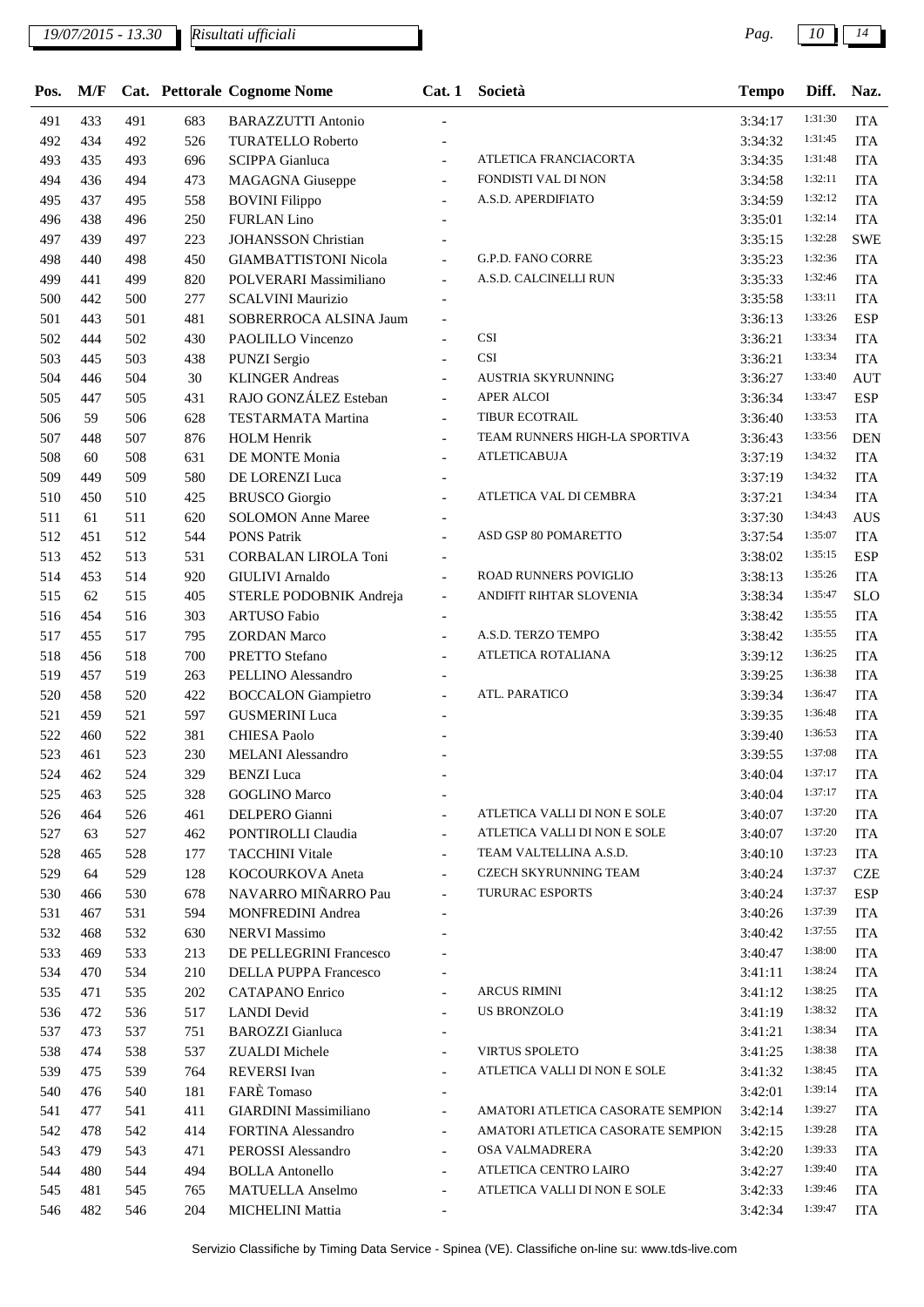*19/07/2015 - 13.30 Pag. 11 14 Risultati ufficiali*

| Pos.       | M/F        |            |            | Cat. Pettorale Cognome Nome                  | Cat. 1                                               | Società                           | <b>Tempo</b>       | Diff.              | Naz.                     |
|------------|------------|------------|------------|----------------------------------------------|------------------------------------------------------|-----------------------------------|--------------------|--------------------|--------------------------|
| 547        | 483        | 547        | 387        | DA FORNO Dario                               | $\overline{\phantom{a}}$                             | PODISTICA VALCHIUSELLA            | 3:42:38            | 1:39:51            | <b>ITA</b>               |
| 548        | 484        | 548        | 406        | <b>STERLE PODOBNIK Tomaz</b>                 | $\blacksquare$                                       | ANDIFIT RIHTAR SLOVENIA           | 3:42:41            | 1:39:54            | <b>SLO</b>               |
| 549        | 485        | 549        | 543        | SOLÀ Eloi                                    | $\overline{a}$                                       | CLUB VO2 - SURAL                  | 3:42:44            | 1:39:57            | <b>ESP</b>               |
| 550        | 65         | 550        | 804        | SÁNCHEZ Amalia                               | $\overline{a}$                                       | BESTTRAIL RACE TEAM               | 3:43:01            | 1:40:14            | <b>ESP</b>               |
| 551        | 66         | 551        | 930        | <b>FANTONI</b> Ester                         | $\overline{\phantom{a}}$                             | <b>SPORT &amp; FITNESS</b>        | 3:43:05            | 1:40:18            | <b>ITA</b>               |
| 552        | 486        | 552        | 800        | <b>BRESCIANINI Christian</b>                 | $\overline{\phantom{a}}$                             | ATLETICA PERTICA BASSA            | 3:43:31            | 1:40:44            | <b>ITA</b>               |
| 553        | 487        | 553        | 238        | <b>GARASSINO Maurizio</b>                    |                                                      |                                   | 3:43:32            | 1:40:45            | <b>ITA</b>               |
| 554        | 488        | 554        | 321        | PLATI Andrea                                 |                                                      |                                   | 3:43:41            | 1:40:54            | <b>ITA</b>               |
| 555        | 67         | 555        | 768        | FRANZINI Silvia                              | $\overline{a}$                                       | <b>CORRINTIME</b>                 | 3:43:41            | 1:40:54            | <b>ITA</b>               |
| 556        | 489        | 556        | 364        | FAGHERAZZI Fabrizio                          | $\overline{\phantom{a}}$                             |                                   | 3:43:43            | 1:40:56            | <b>ITA</b>               |
| 557        | 490        | 557        | 409        | <b>BAZZANI</b> Luca                          |                                                      | SSD BAGOLINO                      | 3:43:48            | 1:41:01            | <b>ITA</b>               |
| 558        | 68         | 558        | 528        | <b>CUEVAS MARTÍ Laia</b>                     | $\overline{a}$                                       | <b>MATXACUCA</b>                  | 3:44:05            | 1:41:18            | <b>ESP</b>               |
| 559        | 491        | 559        | 353        | SPÁL Roland                                  |                                                      |                                   | 3:44:13            | 1:41:26            | <b>SVK</b>               |
| 560        | 492        | 560        | 221        | <b>GAGGERO Ugo</b>                           |                                                      |                                   | 3:44:35            | 1:41:48            | <b>ITA</b>               |
| 561        | 493        | 561        | 264        | <b>GHERARDI</b> Andrea                       |                                                      |                                   | 3:45:22            | 1:42:35            | <b>ITA</b>               |
| 562        | 494        | 562        | 480        | SICURELLI Cristiano                          |                                                      |                                   | 3:45:48            | 1:43:01            | <b>ITA</b>               |
| 563        | 495        | 563        | 682        | <b>BIZI Mario</b>                            | $\overline{\phantom{0}}$                             |                                   | 3:45:51            | 1:43:04            | <b>ITA</b>               |
| 564        | 496        | 564        | 404        | <b>TORSANI</b> Davide                        | $\overline{a}$                                       | <b>ARCUS RIMINI</b>               | 3:45:57            | 1:43:10            | <b>ITA</b>               |
| 565        | 497        | 565        | 352        | <b>CAMPBELL Peter</b>                        | $\overline{a}$                                       |                                   | 3:46:50            | 1:44:03            | <b>GBR</b>               |
| 566        | 498        | 566        | 564        | <b>CARE' Massimo</b>                         |                                                      | <b>SSD BAGOLINO</b>               | 3:47:17            | 1:44:30            | <b>ITA</b>               |
| 567        | 499        | 567        | 809        | <b>MAZZOLI</b> Luca                          | $\overline{a}$                                       | CANEDERLI VOLANTI                 | 3:47:48            | 1:45:01            | <b>ITA</b>               |
| 568        | 500        | 568        | 178        | <b>GUSMINI Patrick</b>                       |                                                      |                                   | 3:48:07            | 1:45:20            | <b>FRA</b>               |
| 569        | 501        | 569        | 302        | SOLAZ GALLEGO Rafael                         |                                                      |                                   | 3:48:13            | 1:45:26            | <b>ESP</b>               |
| 570        | 502        | 570        | 506        | <b>ZENERINO Enrico Cesare</b>                | $\overline{\phantom{a}}$                             | <b>CANAVESE 2005</b>              | 3:48:19            | 1:45:32            | <b>ITA</b>               |
| 571        | 503        | 571        | 737        | <b>AREZZI</b> Gianpiero                      | $\overline{\phantom{a}}$                             | <b>ATLETICA IRIENSE</b>           | 3:48:25            | 1:45:38            | <b>ITA</b>               |
| 572        | 504        | 572        | 284        | <b>GIOMMI</b> Stefano                        |                                                      |                                   | 3:48:50            | 1:46:03            | <b>ITA</b>               |
| 573        | 505        | 573        | 884        | STEFINI Massimiliano                         |                                                      | <b>G.S.D.EUROBIKE CREMOLINO</b>   | 3:49:29            | 1:46:42            | <b>ITA</b>               |
| 574        | 506        | 574        | 586        | <b>ROSSI</b> Mattia                          |                                                      | ATLETICA ROTALIANA                | 3:49:35            | 1:46:48            | <b>ITA</b>               |
| 575        | 507        | 575        | 750        | LAZZAROTTO Dario                             | $\overline{a}$                                       | MONTANAIA RACING                  | 3:49:54            | 1:47:07            | <b>ITA</b>               |
| 576        | 508        | 576        | 355        | <b>CAMPMANY ROIG Jaume</b>                   |                                                      |                                   | 3:50:00            | 1:47:13            | <b>ESP</b>               |
| 577        | 509        | 577        | 354        | COSTA ARNAU Xavier                           |                                                      |                                   | 3:50:00            | 1:47:13            | <b>ESP</b>               |
| 578        | 510        | 578        | 382        | <b>SGARBOSSA Luca</b>                        |                                                      |                                   | 3:50:36            | 1:47:49<br>1:48:06 | <b>ITA</b>               |
| 579        | 511        | 579        | 445        | <b>BARLASSINA</b> Giorgio                    |                                                      | <b>SC LISSONE</b>                 | 3:50:53            | 1:48:06            | <b>ITA</b>               |
| 580        | 512        | 580        | 818        | <b>CAPPONI Boris</b>                         |                                                      | A.S.D. CALCINELLI RUN             | 3:50:53            | 1:48:27            | <b>ITA</b>               |
| 581        | 513        | 581        | 336        | DE PIN Mattia                                |                                                      | TEAM VERTICAL COL DI LANA         | 3:51:14            | 1:48:36            | <b>ITA</b>               |
| 582        | 514        | 582        | 443        | <b>DEMARCH Marino</b>                        |                                                      |                                   | 3:51:23            | 1:48:48            | <b>ITA</b>               |
| 583<br>584 | 515<br>516 | 583<br>584 | 216<br>172 | MOSCATELLI Marco<br><b>MARCHIONI</b> Antonio | $\overline{\phantom{a}}$                             | <b>SKI TEAM FASSA</b>             | 3:51:35<br>3:51:55 | 1:49:08            | <b>ITA</b><br><b>ITA</b> |
| 585        | 69         | 585        | 899        | <b>CLARIDGE</b> Donna                        | $\overline{\phantom{a}}$<br>$\overline{\phantom{a}}$ |                                   | 3:52:06            | 1:49:19            | <b>GBR</b>               |
| 586        | 517        | 586        | 330        | <b>BENINI</b> Stefano                        |                                                      |                                   | 3:52:12            | 1:49:25            | <b>ITA</b>               |
| 587        | 518        | 587        | 439        | ZANNI Ivan                                   | $\overline{\phantom{a}}$<br>$\overline{a}$           | ATL.CASTELNOVO MONTI              | 3:52:13            | 1:49:26            | <b>ITA</b>               |
| 588        | 70         | 588        | 898        | <b>WOOD Emily</b>                            | $\overline{a}$                                       | <b>ERYN HARRIERS</b>              | 3:52:21            | 1:49:34            |                          |
| 589        | 519        | 589        | 915        | <b>PEZZI Narciso</b>                         | $\overline{\phantom{a}}$                             |                                   | 3:52:47            | 1:50:00            | <b>ITA</b>               |
| 590        | 520        | 590        | 495        | <b>MENEGOTTO Martino</b>                     |                                                      | CAI                               | 3:52:50            | 1:50:03            | <b>ITA</b>               |
| 591        | 521        | 591        | 363        | ZANNI Gabriele                               | $\overline{\phantom{a}}$                             |                                   | 3:52:58            | 1:50:11            | <b>ITA</b>               |
| 592        | 522        | 592        | 626        | ARNEŽ Jože                                   |                                                      |                                   | 3:53:07            | 1:50:20            | <b>SLO</b>               |
| 593        | 523        | 593        | 924        | <b>BARBERI</b> Luigi                         |                                                      |                                   | 3:53:10            | 1:50:23            | <b>ITA</b>               |
| 594        | 524        | 594        | 641        | <b>IOB</b> Gabriele                          | $\overline{a}$                                       | <b>GEMONATLETICA</b>              | 3:53:12            | 1:50:25            | <b>ITA</b>               |
| 595        | 525        | 595        | 568        | <b>BERRINO Roberto</b>                       | $\overline{\phantom{a}}$                             |                                   | 3:53:12            | 1:50:25            | <b>ITA</b>               |
| 596        | 71         | 596        | 822        | <b>GUERRINI</b> Arianna                      |                                                      | PT SKYRUNNING                     | 3:53:28            | 1:50:41            | <b>ITA</b>               |
| 597        | 526        | 597        | 534        | <b>BARRANTE ARRIBAS Xabier</b>               | $\overline{\phantom{a}}$                             |                                   | 3:53:34            | 1:50:47            | <b>ESP</b>               |
| 598        | 72         | 598        | 867        | <b>ALISON</b> Thomas                         | $\overline{\phantom{a}}$                             |                                   | 3:53:43            | 1:50:56            | <b>GBR</b>               |
| 599        | 527        | 599        | 875        | <b>NIELSEN Poul Erik</b>                     | $\overline{\phantom{a}}$                             | TEAM RUNNERS HIGH-LA SPORTIVA     | 3:54:17            | 1:51:30            | <b>DEN</b>               |
| 600        | 528        | 600        | 417        | <b>MIGLIORE</b> Daniele                      | $\overline{\phantom{a}}$                             | ASD TRAIL RUNNING                 | 3:54:47            | 1:52:00            | <b>ITA</b>               |
| 601        | 529        | 601        | 415        | <b>CARDANI</b> Alessandro                    | $\blacksquare$                                       | AMATORI ATLETICA CASORATE SEMPION | 3:54:47            | 1:52:00            | <b>ITA</b>               |
| 602        | 530        | 602        | 169        | <b>VUERICH Luca</b>                          | $\overline{\phantom{a}}$                             |                                   | 3:54:48            | 1:52:01            | <b>ITA</b>               |
|            |            |            |            |                                              |                                                      |                                   |                    |                    |                          |

Servizio Classifiche by Timing Data Service - Spinea (VE). Classifiche on-line su: www.tds-live.com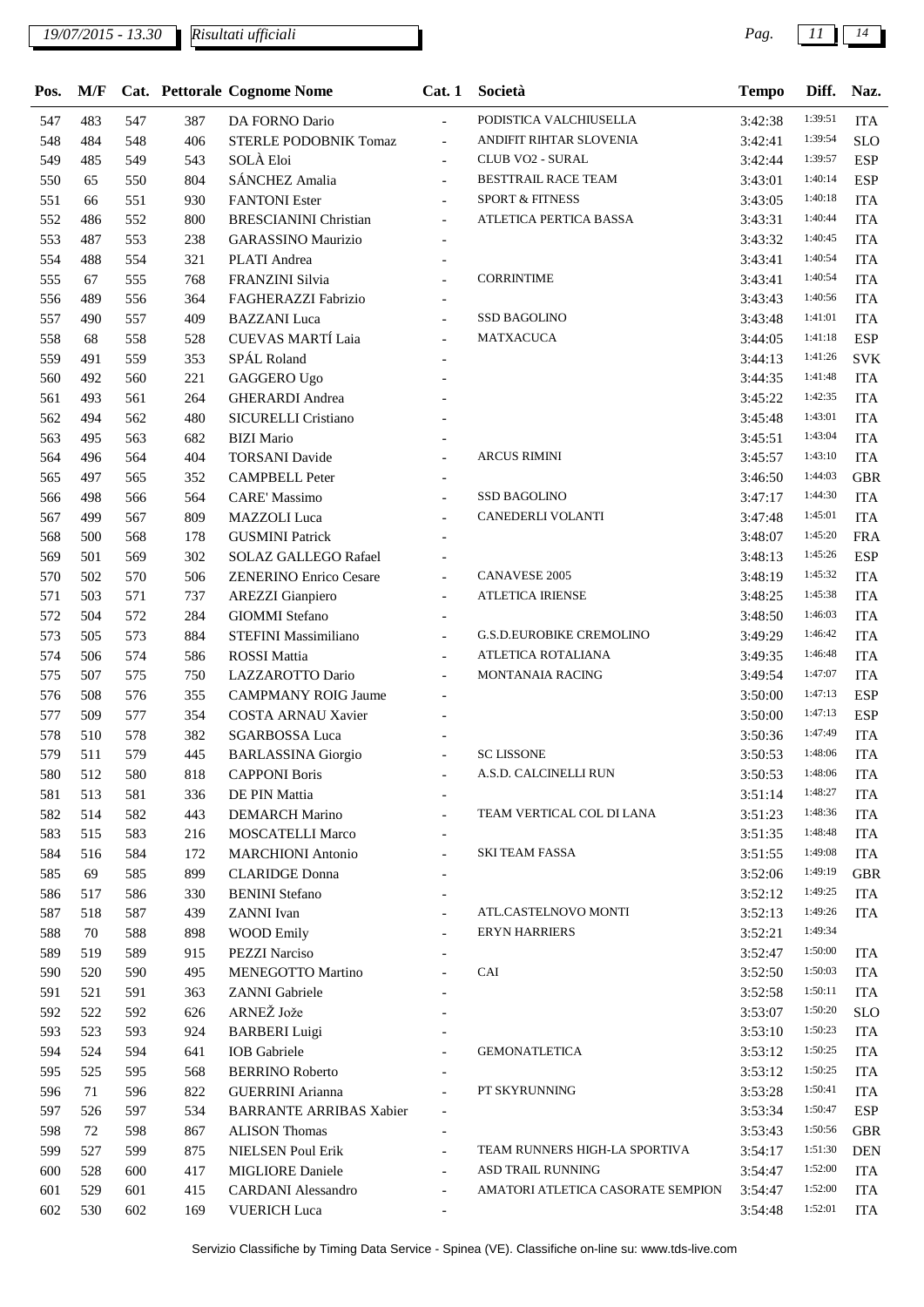| Pos. | M/F |     |     | Cat. Pettorale Cognome Nome   | Cat. 1                   | Società                           | <b>Tempo</b> | Diff.   | Naz.       |
|------|-----|-----|-----|-------------------------------|--------------------------|-----------------------------------|--------------|---------|------------|
| 603  | 73  | 603 | 711 | <b>GALLI</b> Francesca        | $\overline{\phantom{a}}$ | TEAM VALTELLINA ASD               | 3:54:55      | 1:52:08 | <b>ITA</b> |
| 604  | 531 | 604 | 714 | PANIGA Massimiliano           | $\overline{\phantom{a}}$ | TEAM VALTELLINA ASD               | 3:55:00      | 1:52:13 | <b>ITA</b> |
| 605  | 532 | 605 | 270 | PADOVANI Andrea               |                          |                                   | 3:55:06      | 1:52:19 | <b>ITA</b> |
| 606  | 74  | 606 | 831 | <b>DECET</b> Camilla          |                          |                                   | 3:55:13      | 1:52:26 | <b>ITA</b> |
| 607  | 533 | 607 | 304 | <b>ENNIFAR Eric</b>           |                          |                                   | 3:55:16      | 1:52:29 | <b>FRA</b> |
| 608  | 534 | 608 | 348 | <b>TAFFURELLI Alberto</b>     |                          |                                   | 3:55:17      | 1:52:30 | <b>ITA</b> |
| 609  | 535 | 609 | 599 | <b>GIAMBATTISTONI Luca</b>    |                          | <b>FANO CORRE</b>                 | 3:55:28      | 1:52:41 | <b>ITA</b> |
| 610  | 536 | 610 | 922 | <b>MASULLO</b> Nicola         |                          |                                   | 3:55:33      | 1:52:46 | <b>ITA</b> |
| 611  | 537 | 611 | 716 | <b>CASALI</b> Luca            |                          |                                   | 3:55:48      | 1:53:01 | <b>ITA</b> |
| 612  | 538 | 612 | 687 | LAFAYE Christophe             | $\overline{a}$           | <b>MRC 1880</b>                   | 3:55:58      | 1:53:11 | <b>FRA</b> |
| 613  | 75  | 613 | 141 | <b>TOGNI Maria Vittoria</b>   |                          | TRAIL RUNNING BRESCIA             | 3:56:06      | 1:53:19 | <b>ITA</b> |
| 614  | 539 | 614 | 569 | <b>CINO</b> Fabio             |                          | ASD PIACENZA SPORT                | 3:56:08      | 1:53:21 | <b>ITA</b> |
| 615  | 540 | 615 | 376 | <b>BAGNATO</b> Andrea         |                          | S.G.LA PATRIA 1879 CARPI          | 3:56:10      | 1:53:23 | <b>ITA</b> |
| 616  | 541 | 616 | 606 | <b>DIMONTE Tonino</b>         | $\overline{\phantom{a}}$ | G.P. AVIS FORLÌ                   | 3:56:32      | 1:53:45 | <b>ITA</b> |
| 617  | 542 | 617 | 691 | MONTAGUTI Andrea              | $\overline{\phantom{a}}$ | <b>G.P.AVIS FORLI</b>             | 3:56:32      | 1:53:45 | <b>ITA</b> |
| 618  | 543 | 618 | 780 | <b>CARUSI</b> Fabio           |                          |                                   | 3:56:34      | 1:53:47 | <b>ITA</b> |
| 619  | 544 | 619 | 878 | <b>THOMSEN Lasse</b>          |                          | TEAM RUNNERS HIGH-LA SPORTIVA     | 3:57:12      | 1:54:25 | <b>DEN</b> |
| 620  | 545 | 620 | 235 | <b>SANZANI</b> Andrea         | $\blacksquare$           |                                   | 3:57:25      | 1:54:38 | <b>ITA</b> |
| 621  | 546 | 621 | 686 | <b>MANFREDINI Danilo</b>      |                          | PODISTICA LIPPO-CALDERARA         | 3:57:25      | 1:54:38 | <b>ITA</b> |
| 622  | 76  | 622 | 287 | <b>GUIZZO</b> Enrica          | $\overline{\phantom{a}}$ | ATL.VALDOBBIADENE G.S.A.          | 3:57:52      | 1:55:05 | <b>ITA</b> |
| 623  | 547 | 623 | 441 | <b>MARCON Celestino</b>       | $\overline{\phantom{a}}$ | ATLVALDOBBIADENE GSA              | 3:57:52      | 1:55:05 | <b>ITA</b> |
| 624  | 548 | 624 | 614 | <b>STEWART Andrew</b>         |                          |                                   | 3:58:16      | 1:55:29 | <b>AUS</b> |
| 625  | 549 | 625 | 814 | LOFFREDI Michele              |                          | <b>SORA RUNNERS CLUB</b>          | 3:58:17      | 1:55:30 | <b>ITA</b> |
| 626  | 77  | 626 | 227 | <b>MELZANI</b> Veronica       |                          |                                   | 3:58:25      | 1:55:38 | <b>ITA</b> |
| 627  | 550 | 627 | 449 | <b>ZANETTI</b> Sergio         | $\overline{a}$           | S.S.D. BAGOLINO                   | 3:58:26      | 1:55:39 | <b>ITA</b> |
| 628  | 78  | 628 | 621 | <b>ANTONIO Rachel</b>         |                          |                                   | 3:58:28      | 1:55:41 | <b>AUS</b> |
| 629  | 551 | 629 | 192 | <b>LORENZ Roberto</b>         |                          |                                   | 3:58:41      | 1:55:54 | <b>ITA</b> |
| 630  | 552 | 630 | 188 | <b>CESCONETTO Daniele</b>     | $\overline{a}$           | <b>GRUPPO SPORTIVO MERCURYUS</b>  | 3:58:47      | 1:56:00 | <b>ITA</b> |
| 631  | 553 | 631 | 816 | <b>GRILLI</b> Franco          | $\overline{\phantom{a}}$ | A.S.D. CALCINELLI RUN             | 3:59:01      | 1:56:14 | <b>ITA</b> |
| 632  | 554 | 632 | 841 | <b>ZACCAGNI Alberto</b>       | $\blacksquare$           | TEAM PASTURO                      | 4:00:25      | 1:57:38 | <b>ITA</b> |
| 633  | 555 | 633 | 811 | <b>CATTANI Mario</b>          | $\overline{a}$           | ASD+KUOTA                         | 4:00:35      | 1:57:48 | <b>ITA</b> |
| 634  | 556 | 634 | 729 | <b>TROMBETTA Davide</b>       | $\overline{\phantom{a}}$ | G.S. CAI SORA                     | 4:00:44      | 1:57:57 | <b>ITA</b> |
| 635  | 79  | 635 | 643 | THOMA Claudia                 |                          |                                   | 4:00:48      | 1:58:01 | <b>ITA</b> |
| 636  | 557 | 636 | 865 | <b>DOCHKOV</b> Igor           |                          |                                   | 4:00:51      | 1:58:04 | <b>NED</b> |
| 637  | 558 | 637 | 734 | PODICO Gabriele               |                          |                                   | 4:01:03      | 1:58:16 | <b>ITA</b> |
| 638  | 80  | 638 | 705 | VANZO Milena                  |                          |                                   | 4:01:30      | 1:58:43 | <b>ITA</b> |
| 639  | 559 | 639 | 861 | <b>REBUTTINI Alessandro</b>   |                          |                                   | 4:01:33      | 1:58:46 | <b>ITA</b> |
| 640  | 560 | 640 | 888 | LODOVICONI Federico           | $\overline{a}$           | A.S.D. CALCINELLI RUN             | 4:01:44      | 1:58:57 | <b>ITA</b> |
| 641  | 561 | 641 | 793 | <b>BOSCHETTI Paolo</b>        | $\overline{\phantom{a}}$ | MILLENIUM SPORT&FITNESS           | 4:01:45      | 1:58:58 | <b>ITA</b> |
| 642  | 562 | 642 | 500 | AIASSA Luca                   |                          |                                   | 4:02:57      | 2:00:10 | <b>ITA</b> |
| 643  | 563 | 643 | 559 | VAN ASTEN Eric                |                          |                                   | 4:03:12      | 2:00:25 | <b>NED</b> |
| 644  | 564 | 644 | 451 | <b>SAUZZI Patrizio</b>        |                          | ROMATLETICA                       | 4:03:18      | 2:00:31 | <b>ITA</b> |
| 645  | 565 | 645 | 349 | <b>ILLIS Fabrizio</b>         | $\overline{\phantom{a}}$ |                                   | 4:03:21      | 2:00:34 | <b>ITA</b> |
| 646  | 566 | 646 | 576 | <b>BRACCI</b> Gianluca        |                          | ASD CALCINELLI RUN                | 4:03:39      | 2:00:52 | <b>ITA</b> |
| 647  | 567 | 647 | 466 | <b>ZANETTI Marco</b>          | $\blacksquare$           | <b>SSD BAGOLINO</b>               | 4:04:13      | 2:01:26 | <b>ITA</b> |
| 648  | 568 | 648 | 260 | <b>FUSI</b> Cristian          |                          |                                   | 4:04:13      | 2:01:26 | <b>ITA</b> |
| 649  | 569 | 649 | 522 | MASÓ I FÀBREGAS Xavier        |                          | CARANORD                          | 4:05:06      | 2:02:19 | <b>ESP</b> |
| 650  | 570 | 650 | 693 | <b>CASILLAS MUÑOZ Alfonso</b> | $\blacksquare$           |                                   | 4:05:10      | 2:02:23 | <b>ESP</b> |
| 651  | 571 | 651 | 547 | CAIS Emiliano                 |                          | <b>MONTANAIA</b>                  | 4:05:33      | 2:02:46 | <b>ITA</b> |
| 652  | 572 | 652 | 869 | <b>CASADEI</b> Simone         |                          |                                   | 4:05:38      | 2:02:51 | <b>SMR</b> |
| 653  | 573 | 653 | 511 | PIZZATO Fiorenzo              |                          |                                   | 4:05:44      | 2:02:57 | <b>ITA</b> |
| 654  | 81  | 654 | 664 | PANIZZA Liliana               |                          |                                   | 4:06:18      | 2:03:31 | <b>ITA</b> |
| 655  | 574 | 655 | 413 | GIOVANNA Massimo              |                          | AMATORI ATLETICA CASORATE SEMPION | 4:06:22      | 2:03:35 | <b>ITA</b> |
| 656  | 575 | 656 | 853 | <b>MORETTO Lorenzo</b>        |                          |                                   | 4:06:24      | 2:03:37 | <b>ITA</b> |
| 657  | 576 | 657 | 735 | <b>GALEAZZO Marco</b>         | $\overline{\phantom{a}}$ | ASD FOREDIL MACCHINE PADOVA       | 4:06:57      | 2:04:10 | <b>ITA</b> |
| 658  | 577 | 658 | 541 | <b>FERRARI</b> Nicola         |                          | <b>GS BENINI AUTO</b>             | 4:06:58      | 2:04:11 | <b>ITA</b> |
|      |     |     |     |                               |                          |                                   |              |         |            |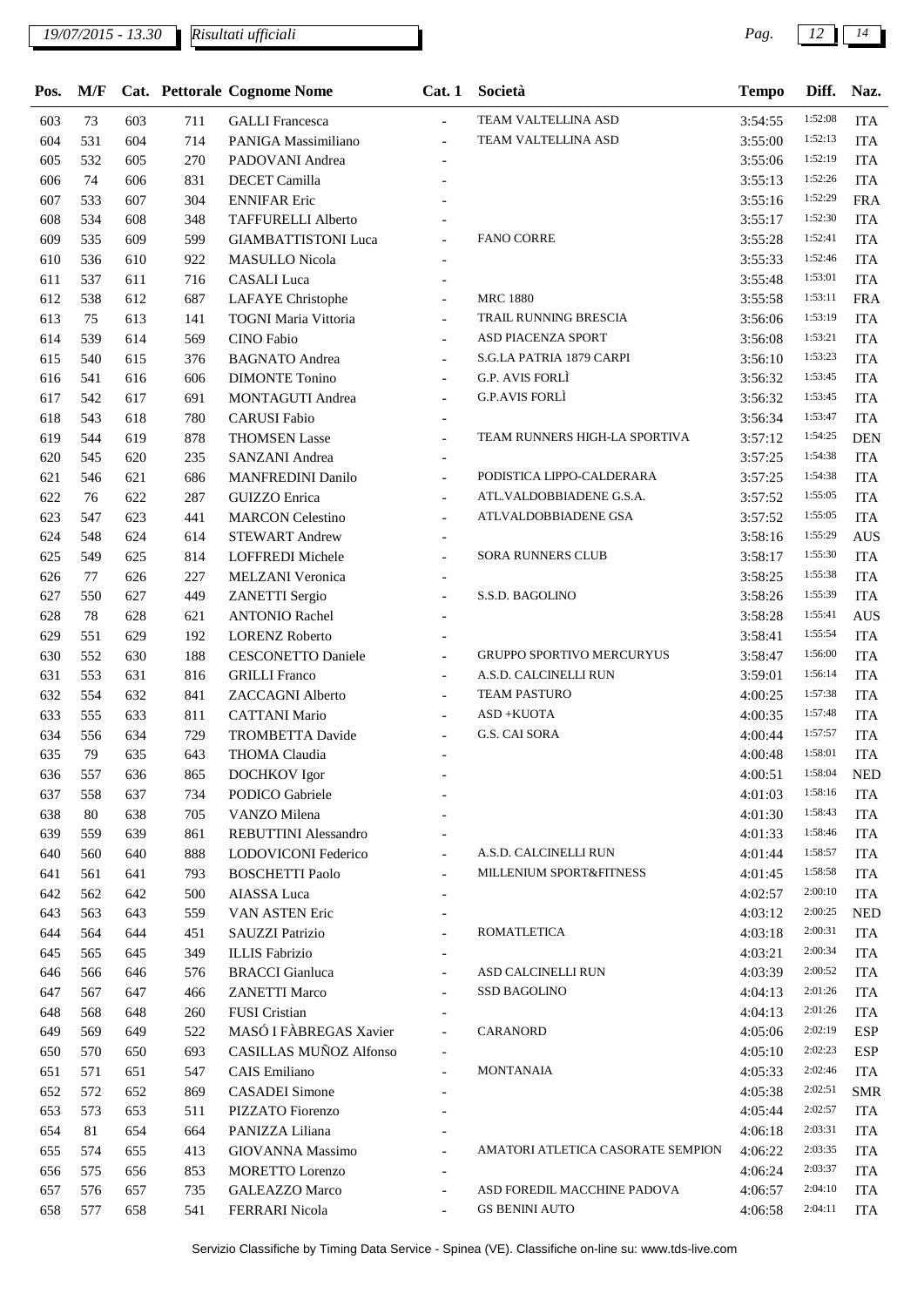| Pos. | M/F    |     |     | Cat. Pettorale Cognome Nome | Cat.1                    | Società                        | <b>Tempo</b> | Diff.   | Naz.       |
|------|--------|-----|-----|-----------------------------|--------------------------|--------------------------------|--------------|---------|------------|
| 659  | 82     | 659 | 928 | <b>CAIROLI</b> Cristina     |                          |                                | 4:07:23      | 2:04:36 | <b>ITA</b> |
| 660  | 578    | 660 | 491 | PASCOTTO Diego              | $\overline{a}$           | <b>CUS PARMA</b>               | 4:07:37      | 2:04:50 | <b>ITA</b> |
| 661  | 579    | 661 | 207 | DEL FABBRO Alessio          |                          |                                | 4:07:39      | 2:04:52 | <b>ITA</b> |
| 662  | 580    | 662 | 416 | COLOMBO Luca                | $\overline{a}$           | <b>GAO LIBERTAS OLEGGIO</b>    | 4:07:49      | 2:05:02 | <b>ITA</b> |
| 663  | 581    | 663 | 689 | <b>MAZZA Tommaso</b>        | $\overline{\phantom{a}}$ | NSC BELLAGIO SKY TEAM          | 4:07:57      | 2:05:10 | <b>ITA</b> |
| 664  | 582    | 664 | 690 | <b>MAZZA</b> Michele        | $\overline{a}$           | NSC BELLAGIO SKY TEAM          | 4:07:57      | 2:05:10 | <b>ITA</b> |
| 665  | 583    | 665 | 654 | <b>BOSIO Paolo</b>          |                          |                                | 4:08:06      | 2:05:19 | <b>ITA</b> |
| 666  | 584    | 666 | 604 | <b>BRANDOLISIO Paolo</b>    |                          | <b>BLADE RUNNERS MANIAGO</b>   | 4:08:51      | 2:06:04 | <b>ITA</b> |
| 667  | 83     | 667 | 605 | <b>SELVA Antonella</b>      | $\overline{\phantom{a}}$ | <b>BLADE RUNNERS MANIAGO</b>   | 4:08:51      | 2:06:04 | <b>ITA</b> |
| 668  | 84     | 668 | 851 | <b>GADLER Elisa</b>         |                          |                                | 4:09:02      | 2:06:15 | <b>ITA</b> |
| 669  | 585    | 669 | 259 | <b>BOTTINI</b> Luca         |                          |                                | 4:09:12      | 2:06:25 | <b>ITA</b> |
| 670  | 85     | 670 | 623 | <b>WINTER Kirsty</b>        |                          |                                | 4:09:50      | 2:07:03 | <b>AUS</b> |
| 671  | 586    | 671 | 293 | <b>BENE Krisztian</b>       |                          |                                | 4:10:01      | 2:07:14 | <b>HUN</b> |
| 672  | 587    | 672 | 720 | PATREGNANI Claudio          | $\overline{a}$           | ASD COLLEMAR-ATHON             | 4:10:07      | 2:07:20 | <b>ITA</b> |
| 673  | 588    | 673 | 815 | <b>GRILLI</b> Francesco     |                          | A.S.D. CALCINELLI RUN          | 4:10:07      | 2:07:20 | <b>ITA</b> |
| 674  | 589    | 674 | 704 | <b>VIVIAN Federico</b>      |                          | LATIN MARATHON LOVERS          | 4:10:58      | 2:08:11 | <b>ITA</b> |
| 675  | 590    | 675 | 871 | <b>MELLO</b> Luca           |                          | STUDIOMOVIMENTO GMTL           | 4:11:00      | 2:08:13 | <b>ITA</b> |
| 676  | 591    | 676 | 478 | <b>ROMANO Elvis</b>         | $\overline{\phantom{a}}$ | ASD SCARPE BIANCHE             | 4:11:17      | 2:08:30 | <b>ITA</b> |
| 677  | 592    | 677 | 428 | <b>BURATTI Alberto</b>      | $\overline{\phantom{a}}$ | ATLETICA ROTALIANA             | 4:11:43      | 2:08:56 | <b>ITA</b> |
| 678  | 593    | 678 | 183 | <b>SANTORO</b> Francesco    | $\overline{\phantom{a}}$ | STELLA ALPINA CARANO           | 4:11:46      | 2:08:59 | <b>ITA</b> |
| 679  | 594    | 679 | 646 | <b>DAZZAN</b> Giannino      |                          | <b>PN522</b>                   | 4:11:53      | 2:09:06 | <b>ITA</b> |
| 680  | 595    | 680 | 233 | COLOMBARA Stefano           |                          |                                | 4:12:53      | 2:10:06 | <b>ITA</b> |
| 681  | 596    | 681 | 862 | ZUCCARINI Stefano           |                          |                                | 4:13:00      | 2:10:13 | <b>ITA</b> |
| 682  | 597    | 682 | 87  | <b>TESTOR Markus</b>        |                          |                                | 4:13:14      | 2:10:27 | <b>AUT</b> |
| 683  | 598    | 683 | 759 | <b>BRANDI</b> Gianluca      |                          | ATL. URBANIA                   | 4:13:23      | 2:10:36 | <b>ITA</b> |
| 684  | 599    | 684 | 234 | <b>ROMAIN Campourcy</b>     |                          |                                | 4:13:58      | 2:11:11 | <b>FRA</b> |
| 685  | 86     | 685 | 652 | SPIES Jodie                 |                          |                                | 4:13:59      | 2:11:12 | <b>AUS</b> |
| 686  | 600    | 686 | 757 | PIERINI Giovanni            | $\overline{a}$           | A.S.D. CALCINELLI RUN          | 4:14:15      | 2:11:28 | <b>ITA</b> |
| 687  | 601    | 687 | 187 | <b>LIBARDI</b> Giorgio      |                          |                                | 4:14:17      | 2:11:30 | <b>ITA</b> |
| 688  | 602    | 688 | 331 | <b>MORANDI Enrico</b>       | $\overline{\phantom{a}}$ |                                | 4:15:25      | 2:12:38 | <b>ITA</b> |
| 689  | 603    | 689 | 432 | VITALE Giovanni             |                          | ASD PODISTI CAVA PICENTINI     | 4:17:11      | 2:14:24 | <b>ITA</b> |
| 690  | 87     | 690 | 900 | HORODYSKI Delphine          |                          |                                | 4:17:33      | 2:14:46 | <b>FRA</b> |
| 691  | 604    | 691 | 636 | <b>BULLIO</b> Guido         |                          | APD PIETRO MICCA - BIELLA      | 4:19:06      | 2:16:19 | <b>ITA</b> |
| 692  | $88\,$ | 692 | 707 | MONTEVECCHI Margherita      |                          | BOGN DA NIA                    | 4:19:40      | 2:16:53 | <b>ITA</b> |
| 693  | 605    | 693 | 703 | CALVETTI Lorenzo            |                          | LATIN MARATHON LOVERS          | 4:20:05      | 2:17:18 | <b>ITA</b> |
| 694  | 606    | 694 | 736 | ZANATO Adriano              | $\blacksquare$           | TERZO TEMPO                    | 4:21:06      | 2:18:19 | ITA        |
| 695  | 607    | 695 | 917 | FERRONI Giovanni            | $\blacksquare$           | ATLETICA TRIANGOLO LARIANO     | 4:21:48      | 2:19:01 | <b>ITA</b> |
| 696  | 89     | 696 | 344 | SANDOLFINI Sara             | $\overline{\phantom{a}}$ |                                | 4:21:48      | 2:19:01 | <b>ITA</b> |
| 697  | 608    | 697 | 612 | <b>BREZZO</b> Andrea        |                          |                                | 4:21:48      | 2:19:01 | <b>ITA</b> |
| 698  | 609    | 698 | 656 | <b>AIRAGHI Claudio</b>      |                          | GS AVIS TREVIGLIO G.BRUSAFERRI | 4:22:30      | 2:19:43 | <b>ITA</b> |
| 699  | 610    | 699 | 339 | FINOTTO Cristian            |                          |                                | 4:24:09      | 2:21:22 | <b>ITA</b> |
| 700  | 611    | 700 | 738 | <b>FIORENTINI Piero</b>     |                          |                                | 4:24:18      | 2:21:31 | <b>ITA</b> |
| 701  | 612    | 701 | 261 | <b>DIONISI Fabio</b>        |                          |                                | 4:25:19      | 2:22:32 | <b>ITA</b> |
| 702  | 90     | 702 | 362 | SACCOL Sara                 |                          |                                | 4:26:26      | 2:23:39 | <b>ITA</b> |
| 703  | 613    | 703 | 361 | <b>BONORA Lino</b>          |                          |                                | 4:26:26      | 2:23:39 | <b>ITA</b> |
| 704  | 614    | 704 | 521 | PASCHKE Alexander           |                          | LG WINTERLINGEN                | 4:27:14      | 2:24:27 | <b>GER</b> |
| 705  | 615    | 705 | 434 | <b>LAZZARINI Mauro</b>      |                          | TEAMANIMATRAIL                 | 4:28:49      | 2:26:02 | <b>ITA</b> |
| 706  | 616    | 706 | 929 | GIOVANARDI Davide           |                          |                                | 4:28:53      | 2:26:06 | <b>ITA</b> |
| 707  | 617    | 707 | 724 | D'AMICO Emanuele            | $\overline{\phantom{a}}$ | VILLA ADA GREEN RUNNER         | 4:29:03      | 2:26:16 | <b>ITA</b> |
| 708  | 91     | 708 | 771 | <b>KERSCHBAUMER Sara</b>    | $\overline{a}$           |                                | 4:29:19      | 2:26:32 | <b>ITA</b> |
| 709  | 618    | 709 | 773 | RONCADOR Lorenzo            |                          |                                | 4:29:19      | 2:26:32 | <b>ITA</b> |
| 710  | 92     | 710 | 778 | ROGORA Michela              | $\overline{\phantom{a}}$ | AVIS MARATHON VERBANIA         | 4:30:50      | 2:28:03 | <b>ITA</b> |
| 711  | 619    | 711 | 208 | <b>CLIVIO Marco</b>         |                          |                                | 4:30:50      | 2:28:03 | <b>ITA</b> |
| 712  | 620    | 712 | 369 | YAMAMOTO Atsushi            |                          |                                | 4:35:54      | 2:33:07 | <b>JPN</b> |
| 713  | 621    | 713 | 859 | DE MENIS Nicola             |                          |                                | 4:35:54      | 2:33:07 | <b>ITA</b> |
| 714  | 93     | 714 | 565 | PINAREL Chiara              | $\blacksquare$           | NUOVA ATLETICA 3COMUNI         | 4:38:50      | 2:36:03 | <b>ITA</b> |